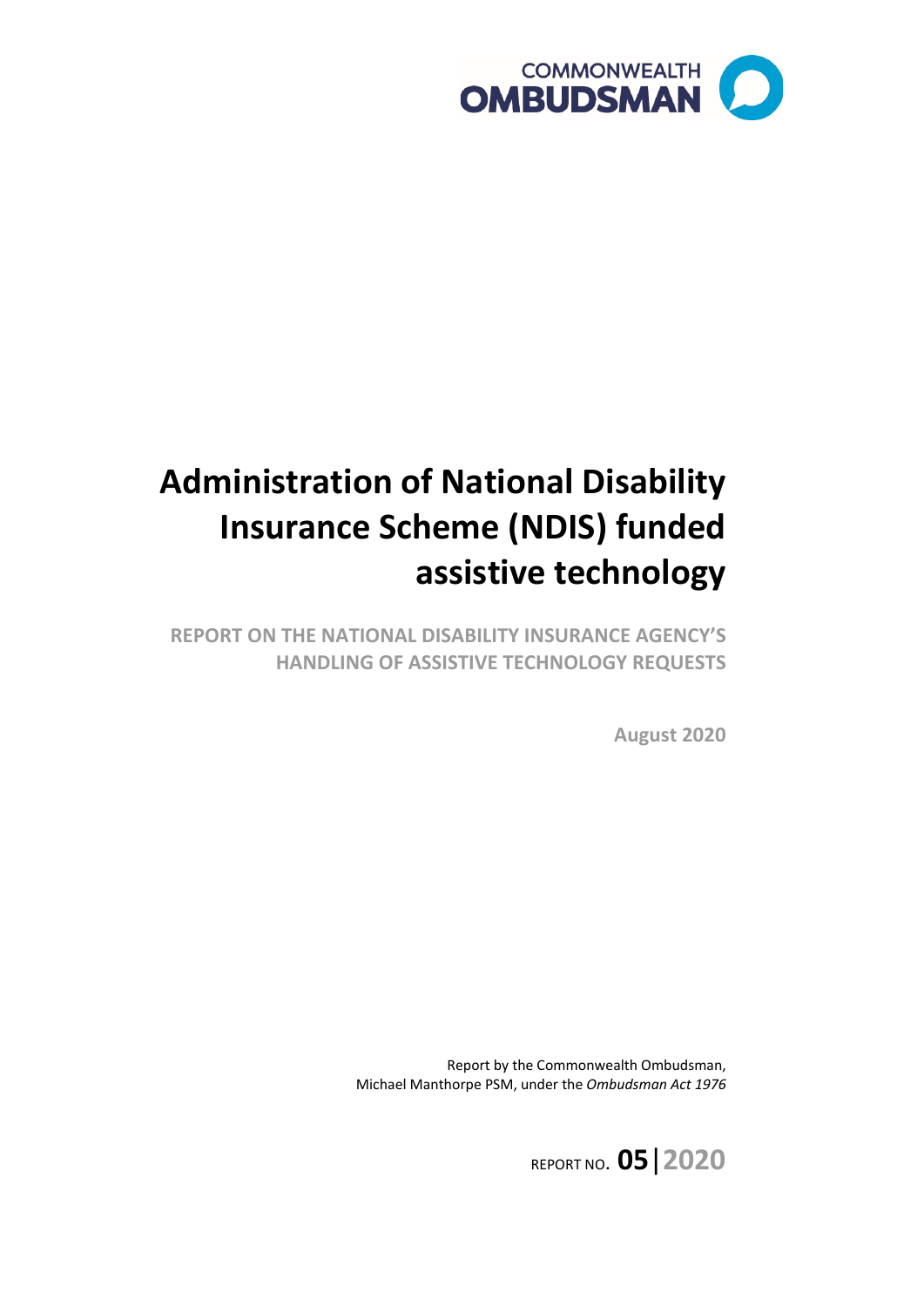

# **CONTENTS**

| PART 1: INTRODUCTION AND SCOPE OF INVESTIGATION  5                                                                                                        |  |
|-----------------------------------------------------------------------------------------------------------------------------------------------------------|--|
|                                                                                                                                                           |  |
|                                                                                                                                                           |  |
|                                                                                                                                                           |  |
|                                                                                                                                                           |  |
|                                                                                                                                                           |  |
|                                                                                                                                                           |  |
|                                                                                                                                                           |  |
| PART 2: ASSISTIVE TECHNOLOGY AND THE NDIA  9                                                                                                              |  |
|                                                                                                                                                           |  |
|                                                                                                                                                           |  |
|                                                                                                                                                           |  |
|                                                                                                                                                           |  |
|                                                                                                                                                           |  |
| Assistive technology/home modification redesign project12                                                                                                 |  |
|                                                                                                                                                           |  |
| Phase two-Supporting participants to identify supports before planning and<br>trialling an amended assistive technology process to address the backlog in |  |
|                                                                                                                                                           |  |
| PART 4: ISSUES ARISING OUT OF INVESTIGATION  14                                                                                                           |  |
|                                                                                                                                                           |  |
|                                                                                                                                                           |  |
|                                                                                                                                                           |  |
|                                                                                                                                                           |  |
|                                                                                                                                                           |  |
|                                                                                                                                                           |  |
| Supporting participants to gather and provide information for their assistive                                                                             |  |
|                                                                                                                                                           |  |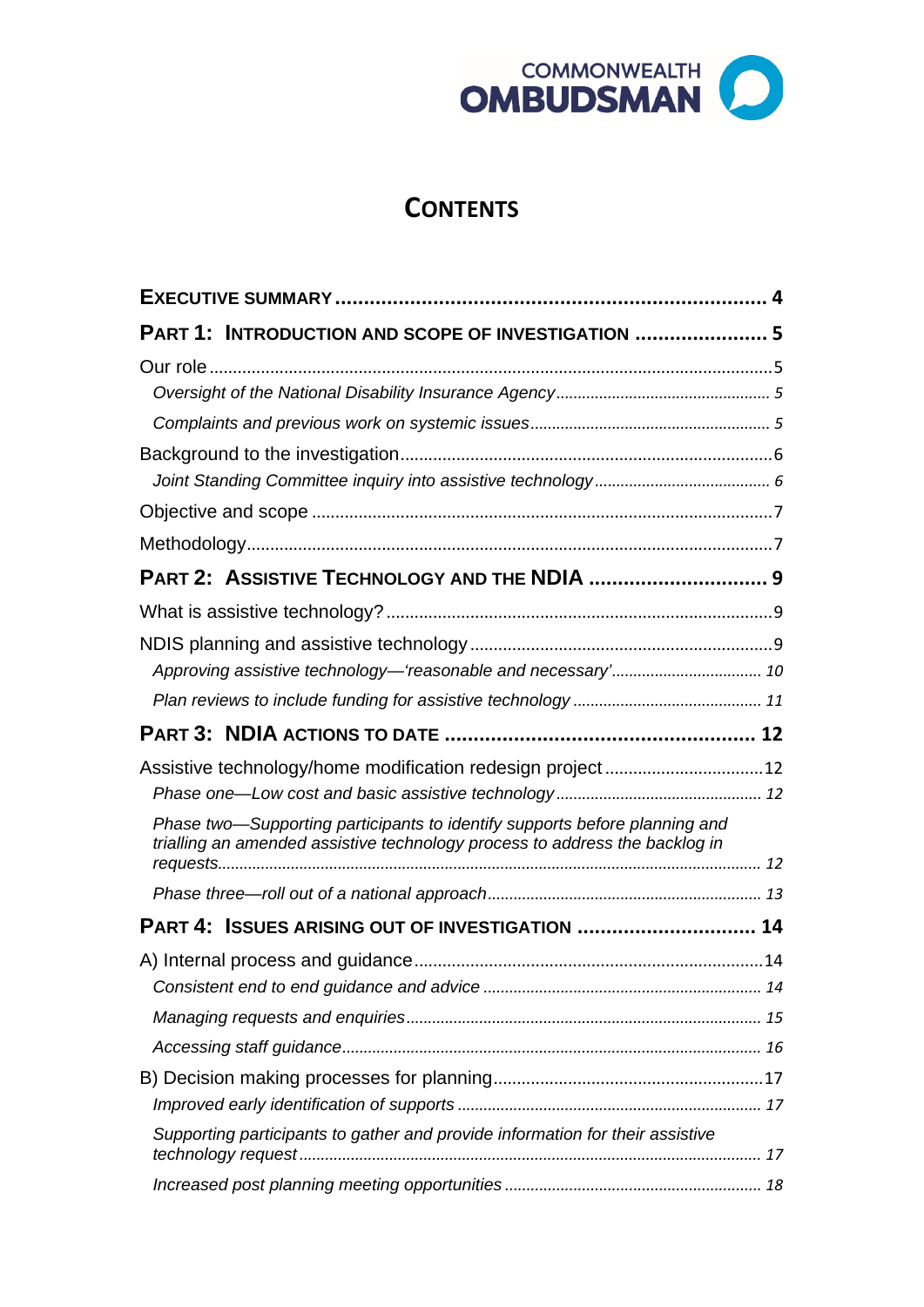# COMMONWEALTH **OMBUDSMAN**

| <b>APPENDIX A-RESPONSE FROM THE NATIONAL DISABILITY INSURANCE</b>                  | 26 |
|------------------------------------------------------------------------------------|----|
|                                                                                    |    |
| Measuring decision-making and forecasting capacity to meet demand 24               |    |
|                                                                                    |    |
|                                                                                    |    |
|                                                                                    |    |
|                                                                                    |    |
|                                                                                    |    |
|                                                                                    |    |
| Clear information to participants about assistive technology decision-making after |    |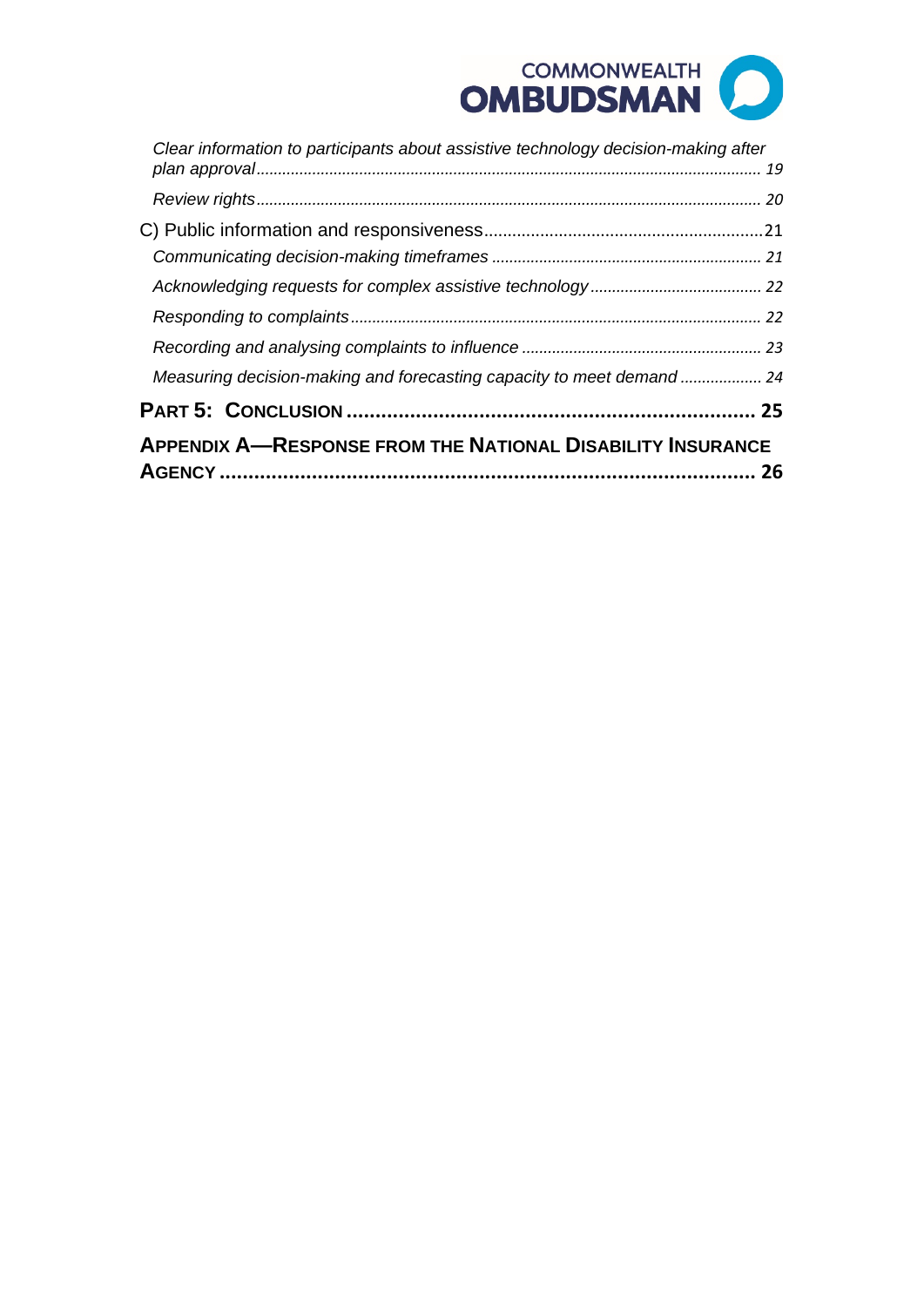# <span id="page-3-0"></span>**EXECUTIVE SUMMARY**

 This report is the outcome of my Office's own motion investigation into the National Disability Insurance Agency's (NDIA) administration of assistive technology, funded under the National Disability Insurance Scheme (NDIS).

 Assistive technology is an umbrella term for any device or system that allows a person to perform tasks that they would otherwise be unable to do, or increases the ease and safety with which tasks can be performed. Access to assistive technology is essential to support people with disability to participate more fully, easily and safely in daily activities.

 raised in complaints to the Office. In 2018–19 complaints about assistive technology constituted 13 per cent of NDIA complaints to my Office, compared to five per cent in the previous financial year. The most common issue in complaints about assistive technology is confusion about the process and frustration at the lack of clear communication from the The report focusses on the NDIA's administration of requests reflecting the issues of concern the time taken to process requests. Participants and their representatives have expressed NDIA about expected decision timeframes.

In December 2018, the Joint Standing Committee on the NDIS (Joint Standing Committee) completed an inquiry into the provision of assistive technology under the NDIS. Its recommendations included that the NDIA improve consistency of information in all aspects of the assistive technology process, reduce timeframes for processing assistive technology applications, simplify and better utilise existing assistive technology administration and delivery infrastructure.

 We commenced this investigation to complement the work of the Joint Standing Committee, by focusing on the NDIA's administration of requests for assistive technology. Specifically, appropriately handle requests, address delay and provide timely and clear advice about the we have examined whether the administrative processes the NDIA has in place decision-making process and timeframes for decision.

The investigation identified that the NDIA has undertaken significant work in improving its approach to assistive technology. However, we also consider that further work needs to occur to support participants in quickly accessing the assistive technology supports they need.

 Appendix A agrees with all but two of these recommendations and outlines progress it is remains central to the provision of assistive technology supports. This report includes 14 recommendations designed to assist the NDIA to improve the participant experience for those who require assistive technology. These recommendations focus on improvements to internal processes and guidance, decision-making processes for planning, public information and responsiveness. I am pleased that the NDIA's response at making to implement the recommendations with which it agrees. I consider ongoing implementation of these recommendations will help to ensure participants' experience

remains central to the provision of assistive technology supports.<br>Regarding the remaining two recommendations, I welcome the NDIA's advice about the steps it is taking to improve its plan amendment processes (recommendation 7) and acknowledge receipt of complex assistive technology requests (recommendation 11).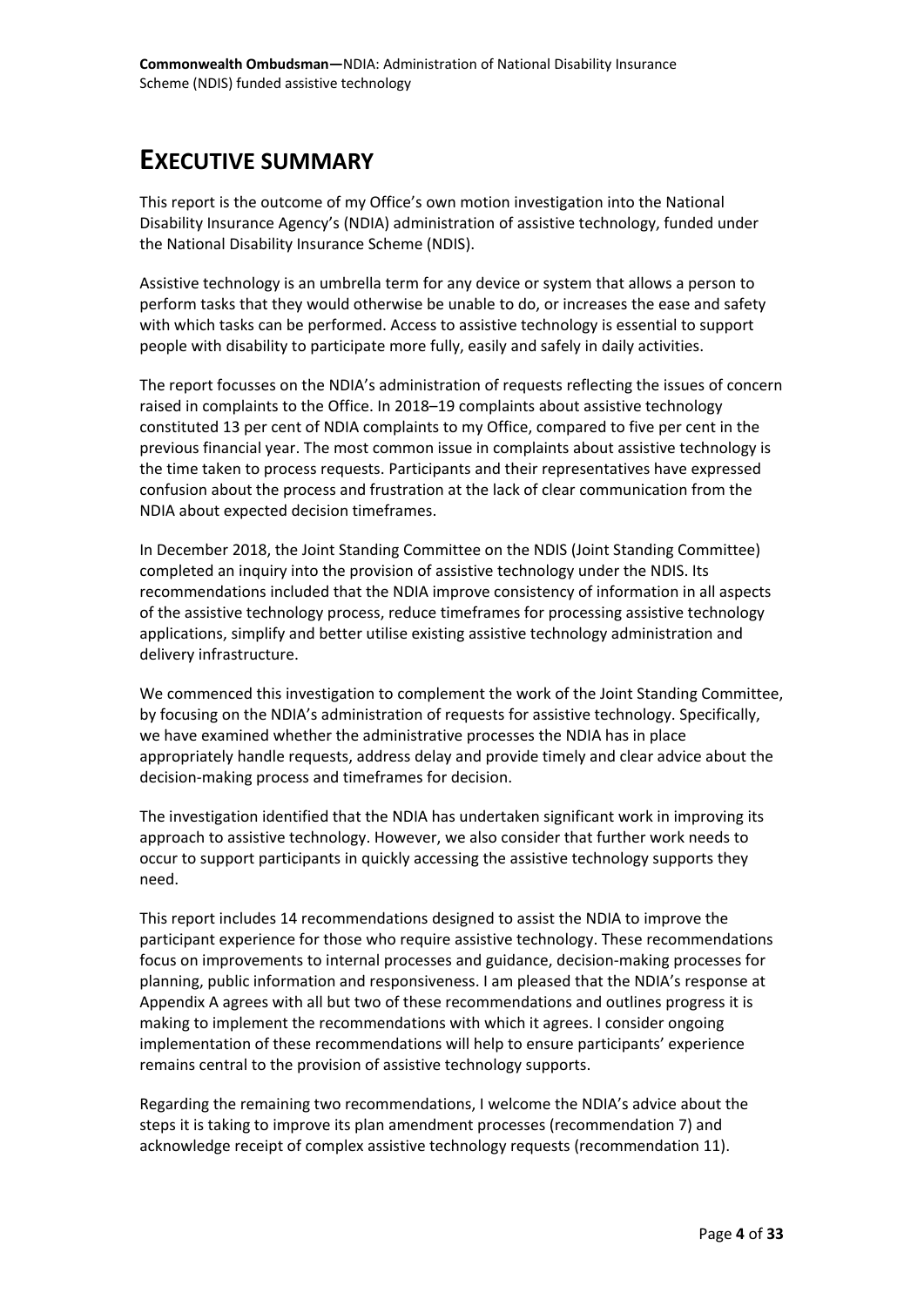# <span id="page-4-0"></span>**Part 1: INTRODUCTION AND SCOPE OF INVESTIGATION**

### <span id="page-4-1"></span>**Our role**

 1.1. Under the *Ombudsman Act 1976* (Cth) (Ombudsman Act), the Commonwealth Ombudsman investigates complaints about Australian government agencies. The purpose of the Office of the Commonwealth Ombudsman (the Office) is to:

- • provide assurance that the organisations we oversight act with integrity and treat people fairly
- influence systemic improvement in public administration in Australia and the region.
- 1.2. We seek to achieve our purpose through:
	- correcting administrative deficiencies through independent review of complaints about Australian Government administrative action
	- and responsive • fostering good public administration that is accountable, lawful, fair, transparent
	- assisting people to resolve complaints about government administrative action
	- providing assurance that Commonwealth, state and territory law enforcement, integrity and regulatory agencies are complying with statutory requirements and have sound administrative practices in relation to certain covert, intrusive and coercive powers.

### <span id="page-4-2"></span>*Oversight of the National Disability Insurance Agency*

 Office handles complaints about the National Disability Insurance Agency's (NDIA) which are contracted to deliver services on behalf of the NDIA, such as local area 1.3. As part of its oversight role of Commonwealth government administration, the administrative actions and decisions. We can also consider complaints about organisations coordinators (LACs).

 1.4. The Office monitors issues arising from complaints about the NDIA, the media or feedback from stakeholders and uses this information to identify systemic administrative issues that have the potential to adversely impact a large number of NDIS participants. When we identify a systemic issue, we work closely with the NDIA to improve the administration and implementation of policies and programs. The Ombudsman may choose to investigate a systemic issue using the own motion powers under the Ombudsman Act.

 issues we observe through complaints and feedback to the Office. This includes submissions to the Joint Standing Committee on the National Disability Insurance Scheme (Joint Standing Committee) which undertakes inquiries into various aspects of the NDIS. 1.5. The Office aims to provide assurance to the public and to the Parliament by releasing reports and making submissions to parliamentary inquiries based on the systemic

#### <span id="page-4-3"></span>*Complaints and previous work on systemic issues*

 1.6. Since the National Disability Insurance Scheme (NDIS) rollout commenced in 2013, the number of NDIA complaints to the Office has increased each year. In 2018–19, the Office received 1,711 NDIA complaints. This was an increase of 12 per cent on the previous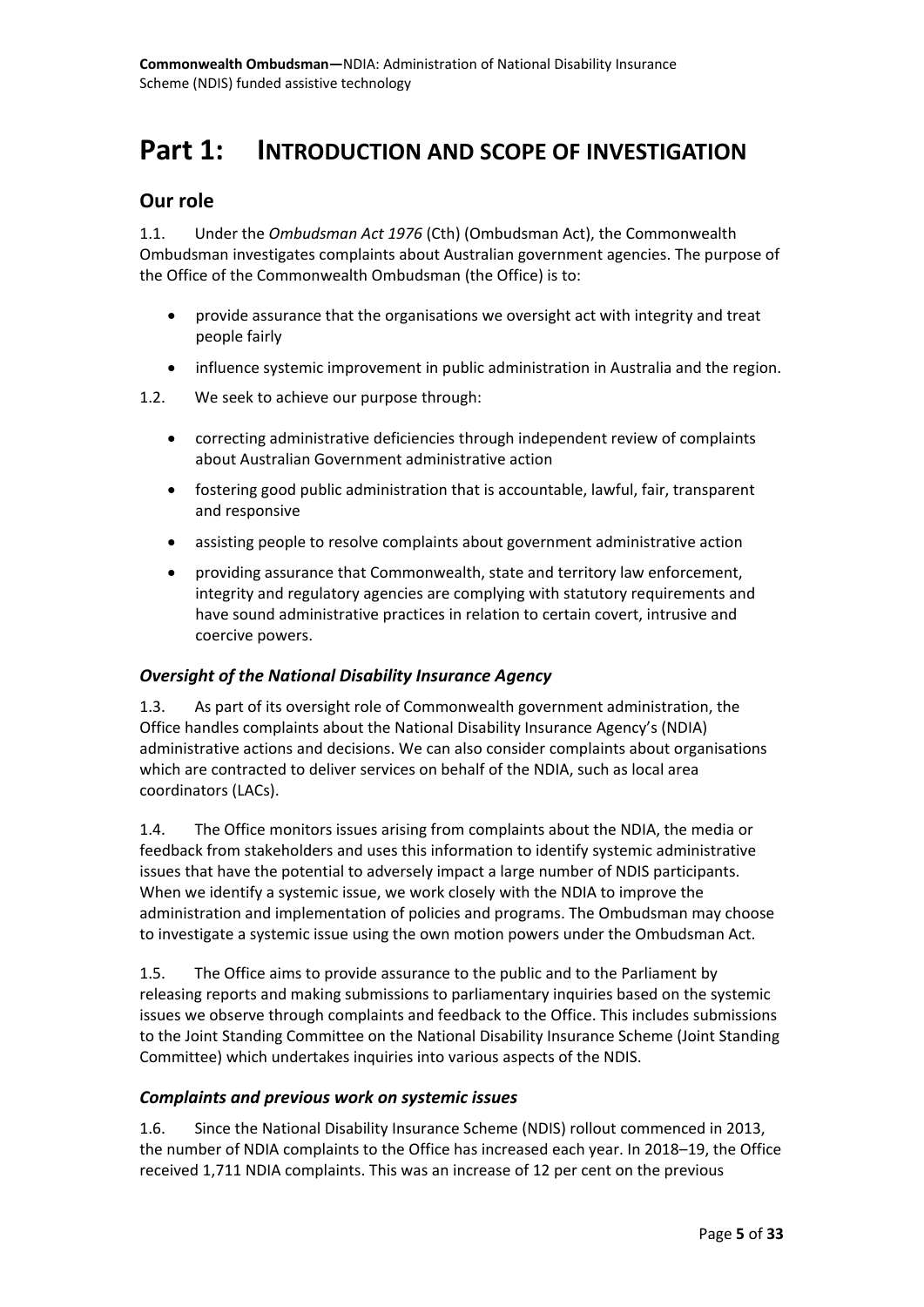financial year. The top three issues raised in complaints to the Office related to the NDIA's handling of:

- plan and internal review requests (33 per cent)
- assistive technology (13 per cent)
- planning (13 per cent).

 1.7. In May 2018, the Ombudsman published the report, *Administration of reviews under the National Disability Insurance Scheme Act 2013* (reviews report). That report highlighted systemic issues with the NDIA's handling of reviews, including significant backlogs, delays in decision-making and poor communication with participants. The report made 20 recommendations aimed at improving the NDIA's administration of reviews, all of which were accepted by the NDIA.

 public reports published between 2017 and 2019. The Office is currently preparing this 1.8. Last year, the Ombudsman decided to commence an own motion investigation to follow up and publicly report on the implementation of recommendations made in several report, which includes our assessment of the NDIA's progress in implementing the reviews report recommendations. We anticipate publishing the report in the second half of 2020.

 planning, highlighting issues with plan gaps and plan reviews. 1.9. As part of our role in influencing systemic improvements, the Ombudsman makes submissions to parliamentary inquiries informed by issues highlighted in complaints and feedback provided to the Office from stakeholders. In September 2019, the Ombudsman made a  $\frac{\text{submission}^1}{\text{and}}$  $\frac{\text{submission}^1}{\text{and}}$  $\frac{\text{submission}^1}{\text{and}}$  and gave evidence to the Joint Standing Committee's inquiry into

### <span id="page-5-0"></span>**Background to the investigation**

### <span id="page-5-1"></span> *Joint Standing Committee inquiry into assistive technology*

1.10. In August 2018, the Joint Standing Committee commenced an inquiry into the provision of assistive technology under the NDIS.

1.11. The Office made a submission to the inquiry which highlighted issues with:

• delays in decision-making

 $\overline{a}$ 

- confusion surrounding the assistive technology process, including an apparent lack of clear guidance about how to make a request for assistive technology and what information or evidence is required
- what must be included. • inconsistencies in advice about who can prepare assistive technology quotes and

1.12. In December 2018, the Committee released its report and made eight recommendations. The recommendations included that the NDIA improve consistency of information in all aspects of the assistive technology process, reduce the timeframes for

<span id="page-5-2"></span><sup>&</sup>lt;sup>1</sup> https://www.ombudsman.gov.au/ data/assets/pdf file/0011/92000/Commonwealth-[Ombudsman-Submission-to-Joint-Standing-Committee-on-the-NDIS-Assistive-Technology-](https://www.ombudsman.gov.au/__data/assets/pdf_file/0011/92000/Commonwealth-Ombudsman-Submission-to-Joint-Standing-Committee-on-the-NDIS-Assistive-Technology-A1665749.pdf)[A1665749.pdf a](https://www.ombudsman.gov.au/__data/assets/pdf_file/0011/92000/Commonwealth-Ombudsman-Submission-to-Joint-Standing-Committee-on-the-NDIS-Assistive-Technology-A1665749.pdf)ccessed 19 May 2020.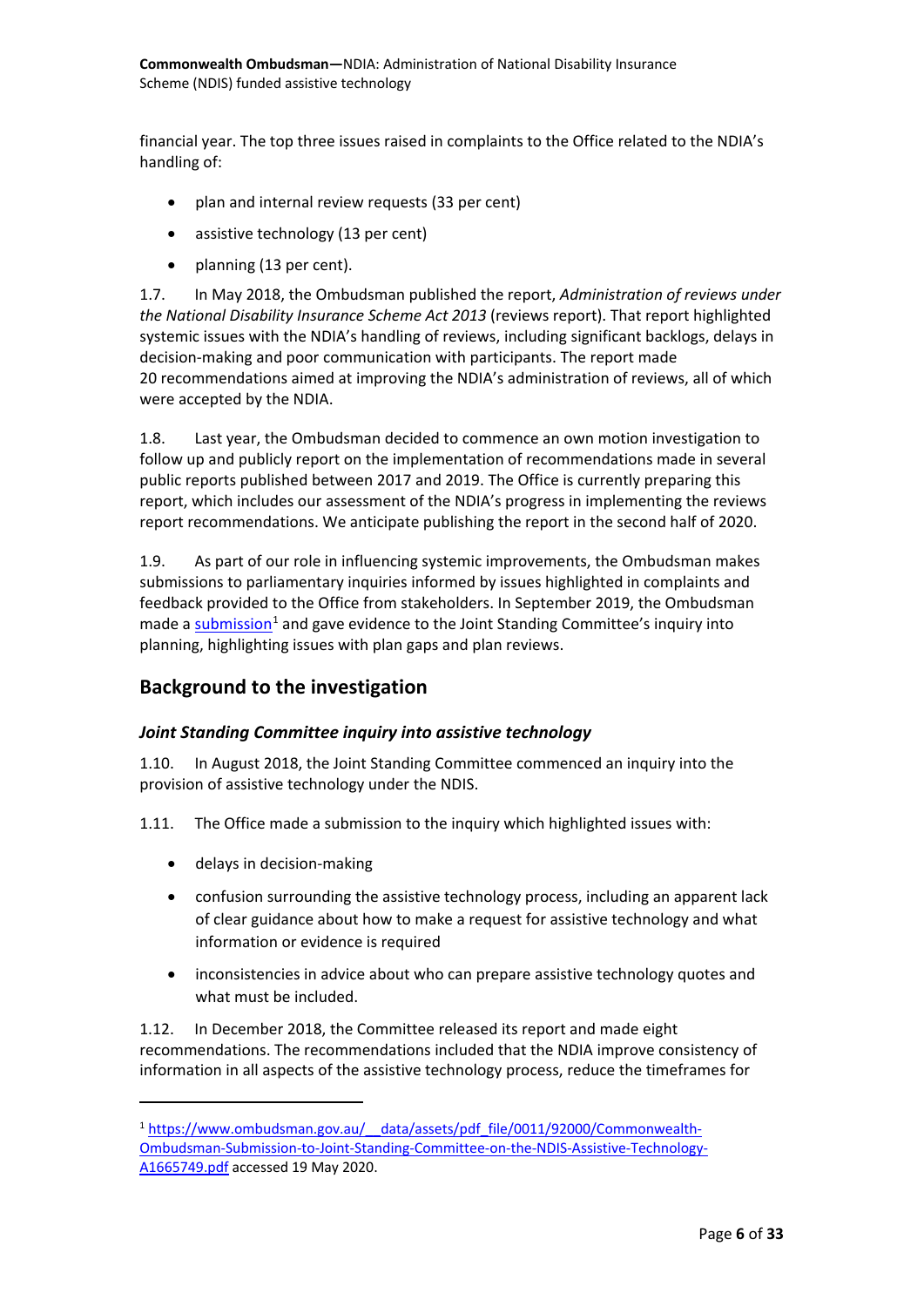technology administration and delivery infrastructure. processing assistive technology applications, and simplify and better utilise existing assistive

1.13. In March 2019, the government agreed to the recommendations either in full, or partially or in principle where it did not consider it possible to implement recommendations as written. During the inquiry, the NDIA acknowledged it was aware of problems with its administration of assistive technology requests and advised that it had commenced a range of improvements to its administration. These included:

- introducing a new funding tool to reduce the need for quotes for certain items, and including funding in plans for replacing and repairing assistive technology items • short term changes to streamline and simplify processes and systems, including
- establishing a dedicated team to address delays in assistive technology plan approval and implementation
- exploring a new approach to more complex assistive technology requests.

 1.14. We have monitored the changes to the NDIA's administration of assistive technology issue in 13 per cent of the NDIA complaints to the Office, compared with five per cent in the previous financial year. requests through our liaison with the NDIA and acknowledge the considerable work undertaken. However, we also observed an increase in complaints to the Office about assistive technology during 2018–19. In this period, assistive technology was raised as an

 issues to those the Office noted in its submission to the Joint Standing Committee's inquiry into assistive technology. These included delays, confusion about the assistive technology 1.15. In looking at the specific issues raised, the complaints continued to highlight similar process and frustration at the lack of clear communication from the NDIA about expected decision timeframes on assistive technology requests.

1.16. In April 2019, the Ombudsman decided to commence an own motion investigation into the NDIA's administration of NDIS funded assistive technology.

### <span id="page-6-0"></span>**Objective and scope**

1.17. The purpose of the Office's investigation was to seek assurance that the NDIA had clear administrative processes in place to handle requests, address delays in decision-making and provide participants with timely and clear advice about both the assistive technology decision making process and timeframes for decision. The intention was to complement rather than duplicate the work of the Joint Standing Committee.

 1.18. The report focuses on the NDIA's administration of requests for assistive technology, reflecting the issues of concern raised in complaints to the Office.

### <span id="page-6-1"></span>**Methodology**

 1.19. In May 2019, the Office met with the NDIA to discuss the scope of the investigation. We asked the NDIA to provide an update of its progress in piloting and rolling out changes to the assistive technology process.

1.20. We attended four briefings with the NDIA in June and July 2019 which covered: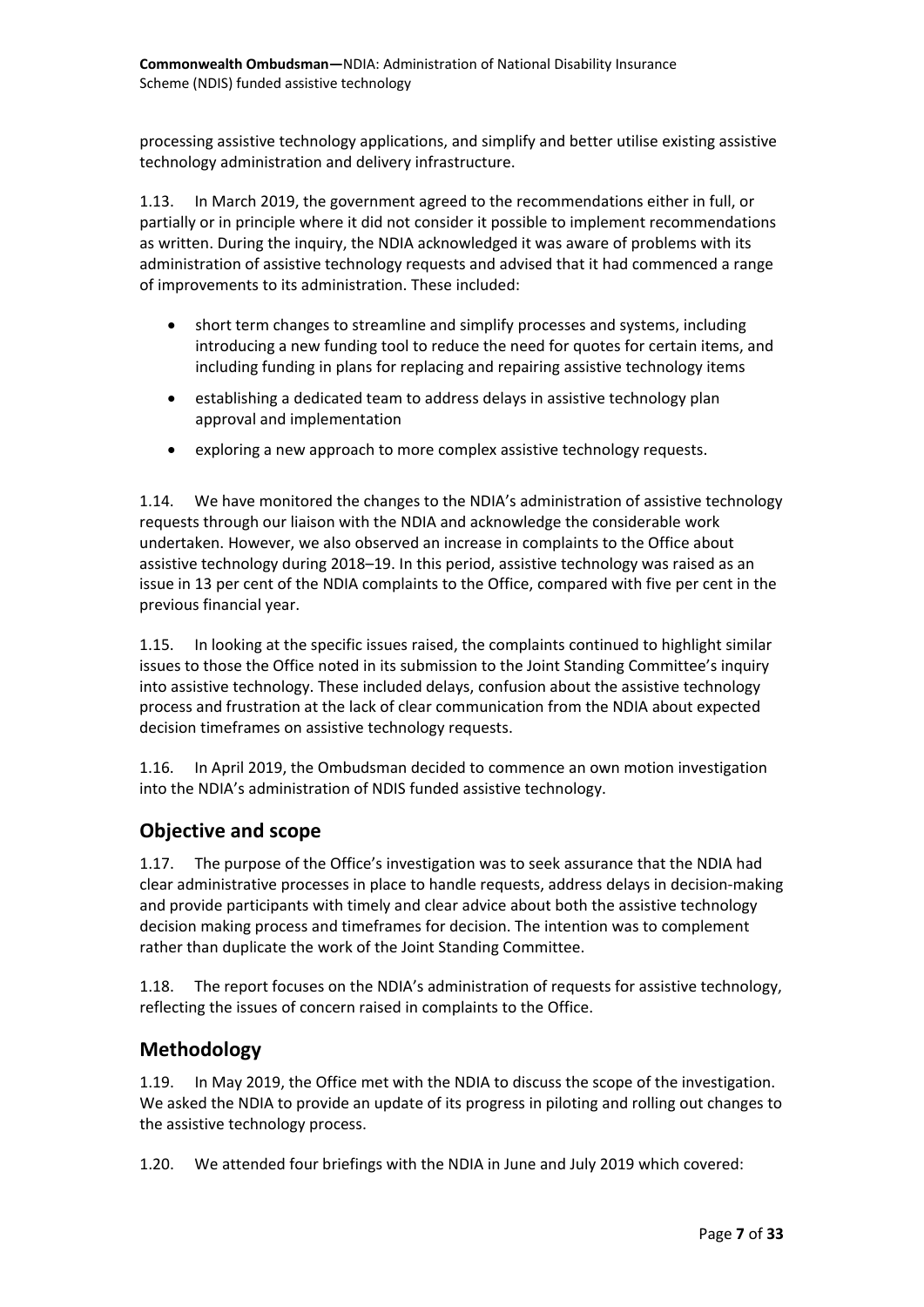**Commonwealth Ombudsman—**NDIA: Administration of National Disability Insurance Scheme (NDIS) funded assistive technology

- improvements to processes for handling assistive technology requests and addressing a backlog in requests
- the NDIA's role and approach to assistive technology
- the role of the NDIA's technical advisory team in assistive technology decision making
- communication with participants.

 1.21. The NDIA also provided us with copies of various internal guidance documents which used by staff to pilot and trial changes to the handling of assistive technology requests. related to its administration of assistive technology requests and complaints. This included practice guides, standard operating procedures, task cards and draft guidance materials

 1.22. In October 2019, we undertook fieldwork to observe NDIA staff making decisions on assistive technology requests. This included observing how staff access the NDIA's internal guidance material to undertake their work and how they advise participants of the outcome of assistive technology requests.

1.23. The findings of the investigation and our recommendations are based on our assessment of the material gathered and the issues we routinely see in assistive technology complaints.

1.24. At the time of the investigation, the NDIA was still piloting changes to the assistive technology process. We have engaged regularly with the NDIA on the key themes and issues the report seeks to address. We would like to thank the NDIA and its staff for its responsiveness and cooperation during the investigation.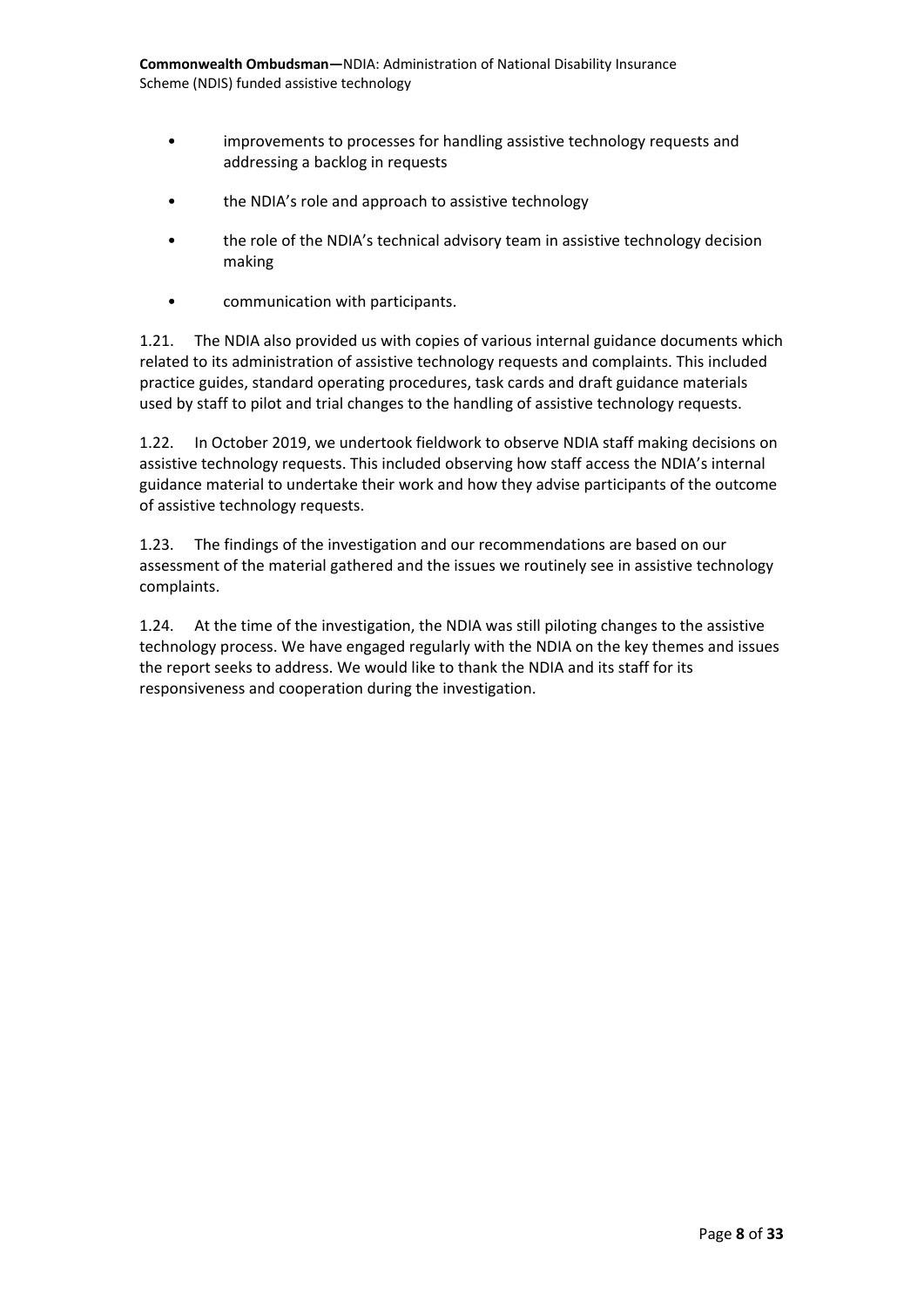# <span id="page-8-0"></span>**Part 2: ASSISTIVE TECHNOLOGY AND THE NDIA**

### <span id="page-8-1"></span>**What is assistive technology?**

 2.1. Access to assistive technology is essential to support people with disability to term for a device or system that allows a person to perform tasks that they would otherwise participate more fully, easily and safely in daily activities. Assistive technology is an umbrella be unable to do, or increases the ease and safety with which tasks can be performed.<sup>[2](#page-8-3)</sup>

 2.2. Assistive technology ranges in complexity and cost from supports that can be individually customised to meet a person's circumstances, such as a customised wheelchair. purchased off the shelf, such as a non-slip bath mat, through to supports that are For NDIS purposes, assistive technology also includes vehicle modifications.

2.3. The NDIA categorises assistive technology into four levels:

- purchased from retailers and requires little to no assistance to set up and use. For • Basic (level 1) assistive technology is low cost and low risk to the participant, can be example, a walking stick or large print labels.
- Standard (level 2) assistive technology is low to medium risk and can be purchased 'off the shelf' and requires minimal adjustment, such as an adjustable shower chair.
- • Specialised (level 3) assistive technology is similar to level 2 but is adjusted to suit the person's needs. Examples include pressure mattresses and power wheel chairs.
- Complex (level 4) assistive technology is custom made or configured for the participant. This requires specialist and/or ongoing support to identify, select and use, for example, prosthetics and complex home modifications.

2.4. The assessment and quote requirements to support a request for assistive technology differs depending on the level of assistive technology requested.

### <span id="page-8-2"></span>**NDIS planning and assistive technology**

 2.5. People who are granted access to the NDIS are called 'participants'. Once a person plan in conjunction with the NDIA. Once the plan is approved by the NDIA, participants can begin to use it to access supports to meet their goals. becomes a participant, they commence the planning process, as outlined in Figure 1 below. There is a pre-planning stage, where the participant identifies their current supports and their goals for the future, followed by a planning meeting where the participant develops a

2.6. An NDIS plan has two parts:

 $\overline{a}$ 

- the participant'[s statement of goals and aspirations,](https://www.ndis.gov.au/about-us/operational-guidelines/planning-operational-guideline/planning-operational-guideline-participants-statement-goals-and-aspirations) which is prepared by the participant and states their goals, objectives, aspirations and personal context
- the [statement of participant supports,](https://www.ndis.gov.au/about-us/operational-guidelines/planning-operational-guideline/planning-operational-guideline-statement-participant-supports) which is prepared with the participant and approved by the NDIA.

<span id="page-8-3"></span><sup>&</sup>lt;sup>2</sup> World Health Organisation definition of 'assistive technology'.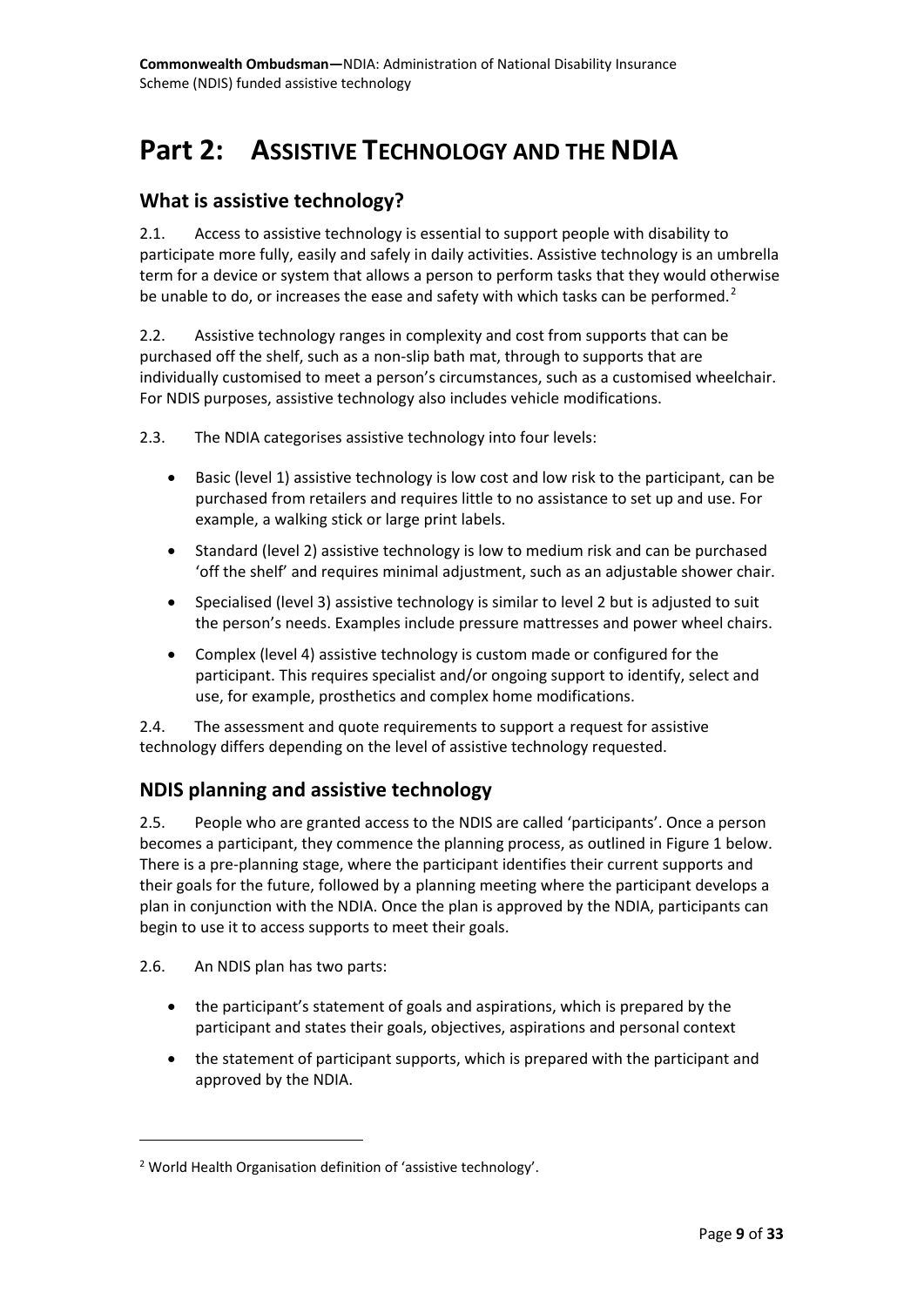#### Figure 1—NDIS planning process



2.7. The statement of participant supports sets out the supports that will be funded by the NDIA. This includes funding for assistive technology supports.

### <span id="page-9-0"></span>*Approving assistive technology—'reasonable and necessary'*

 2.8. In making a decision about whether to include a support in a participant's plan, the NDIA must consider a range of matters set out in the *National Disability Insurance Scheme Act 2013* (the NDIS Act), including the participant's statement of goals and aspirations.

 2.9. Section 34 of the NDIS Act sets out the reasonable and necessary criteria that must be satisfied before a support can be approved. To be considered reasonable and necessary, a support:

- must be related to a participant's disability
- must not include day-to-day living costs not related to the participant's disability support needs, such as groceries
- must represent value for money
- must be likely to be effective and beneficial for the participant
- • must take into account support given to the participant by other government services, their family, carers, networks and community.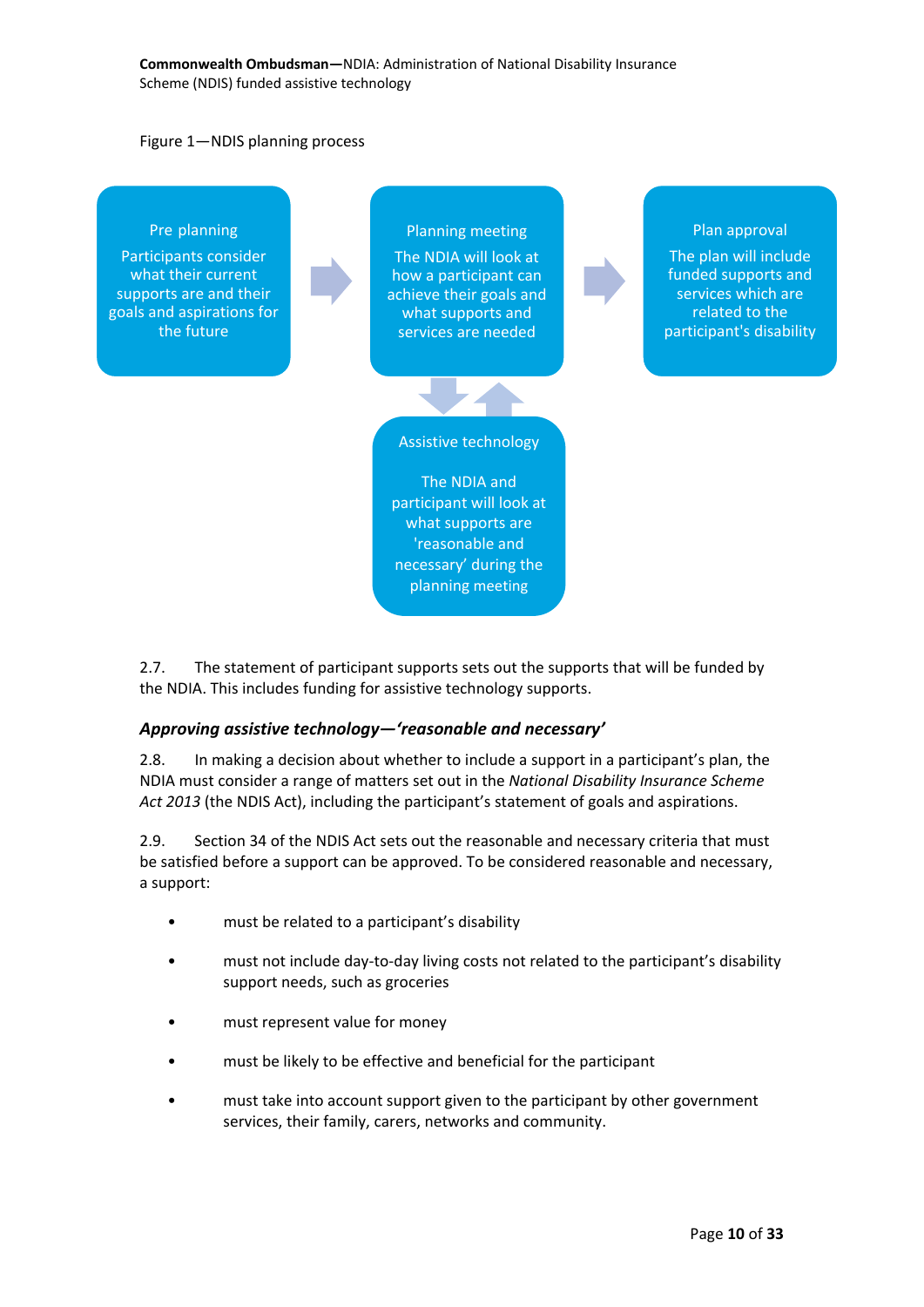**Commonwealth Ombudsman—**NDIA: Administration of National Disability Insurance Scheme (NDIS) funded assistive technology

 2.10. Ideally, decision-making for assistive technology supports would occur before or at contingent on: the same time the participant's plan is being developed and approved. However, this is

- early identification of appropriate supports as part of the planning process
- the NDIA having all the required information to make a decision
- the NDIA having capacity to make a decision on a request prior to plan approval.

 2.11. Participants can provide information to support their request for supports, including assessments by allied health professionals and quotes, where required.

#### <span id="page-10-0"></span>*Plan reviews to include funding for assistive technology*

 2.12. There are circumstances where the NDIA will approve a plan without having yet to explore appropriate supports for the participant. made a decision on a request for assistive technology supports, see Figure 2. This commonly occurs where the NDIA requires additional information in order to make a decision, or where a need for assistive technology is identified at planning, but further assessment is required

Figure 2— Assistive technology decision-making after plan approval



 2.13. In these cases, the NDIA will still approve a plan for the participant, so they can start to access other supports while waiting for the assistive technology requests to be decided. Then, once additional information is provided about the assistive technology request, the NDIA will decide whether to change the plan to include funding for the additional supports. However, as the plan has already been approved, a plan review under s 48 of the NDIS Act is required to include additional funding for approved assistive technology supports.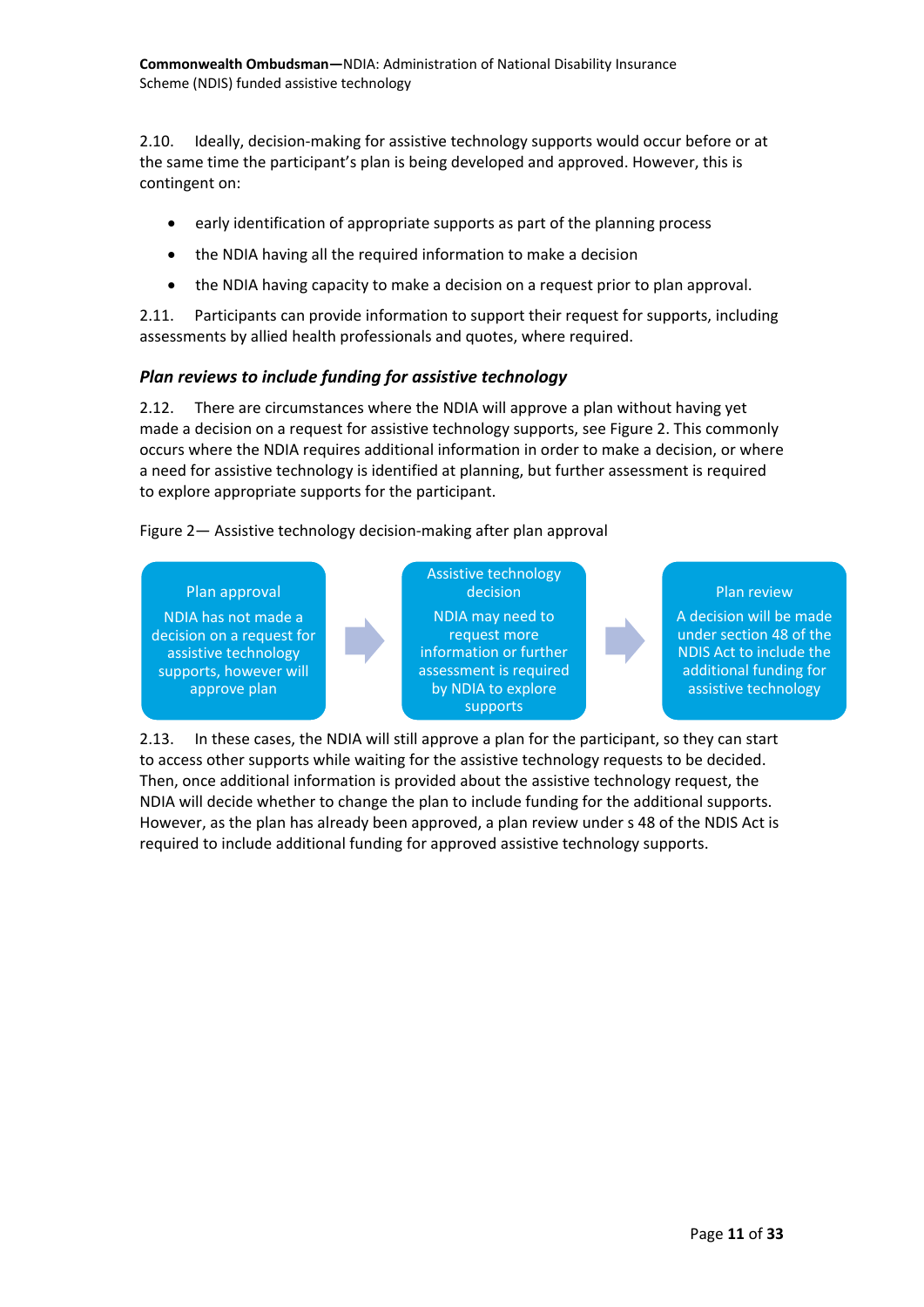# <span id="page-11-0"></span>**Part 3: NDIA ACTIONS TO DATE**

### <span id="page-11-1"></span>**Assistive technology/home modification redesign project**

 undertaking an assistive technology/home modification redesign project (the project) to 3.1. At the time we commenced the investigation, the NDIA was already in the process of streamline decision-making and to explore offering greater support to participants before their planning meeting, to facilitate early identification of appropriate assistive technology.

- 3.2. The project had three phases:
	- covered changes to basic and standard assistive technology supports. • The first phase was already implemented when the investigation commenced and
	- The second phase considered the NDIA's approach to preplanning and its handling of requests for specialised and complex assistive technology supports. This phase was underway during the investigation.
	- • The NDIA advised that the project's third and final phase is the roll out of a new national assistive technology/home modification pathway. This phase was to be implemented after the fieldwork for the investigation was completed and informed by phase two including the pilot of the specialised assessment services panel, discussed below.

### <span id="page-11-2"></span>*Phase one—Low cost and basic assistive technology*

 3.3. In May 2018, the NDIA implemented changes to its handling of requests for funding planners also started consistently including sufficient funding for replacement, repair and for basic and standard assistive technology supports. This included eliminating the need for participants to provide quotes for supports that are less than \$1,500. From February 2019, maintenance of current assistive technology in participants' plans, where required.

### <span id="page-11-3"></span>*Phase two—Supporting participants to identify supports before planning and trialling an amended assistive technology process to address the backlog in requests*

- 3.4. As part of phase two, the NDIA:
	- piloted the introduction of a specialised assessment services panel to help participants identify appropriate assistive technology and home modification supports before their planning meeting
	- trialled an amended assessment process to streamline existing assistive technology decision-making processes and address the backlog in requests.

### **Specialised assessment services panel**

 before their planning meeting. The aim of the pilot was to reduce participant wait times for 3.5. The NDIA established a specialised assessment services panel pilot in March 2019 to help participants identify specific assistive technology and home modification supports complex assistive technology supports. It used a panel of experts in assistive technology and home modification to make recommendations about appropriate assistive technology and home modification supports which could then be included in the participant's plan at the point it is initially approved.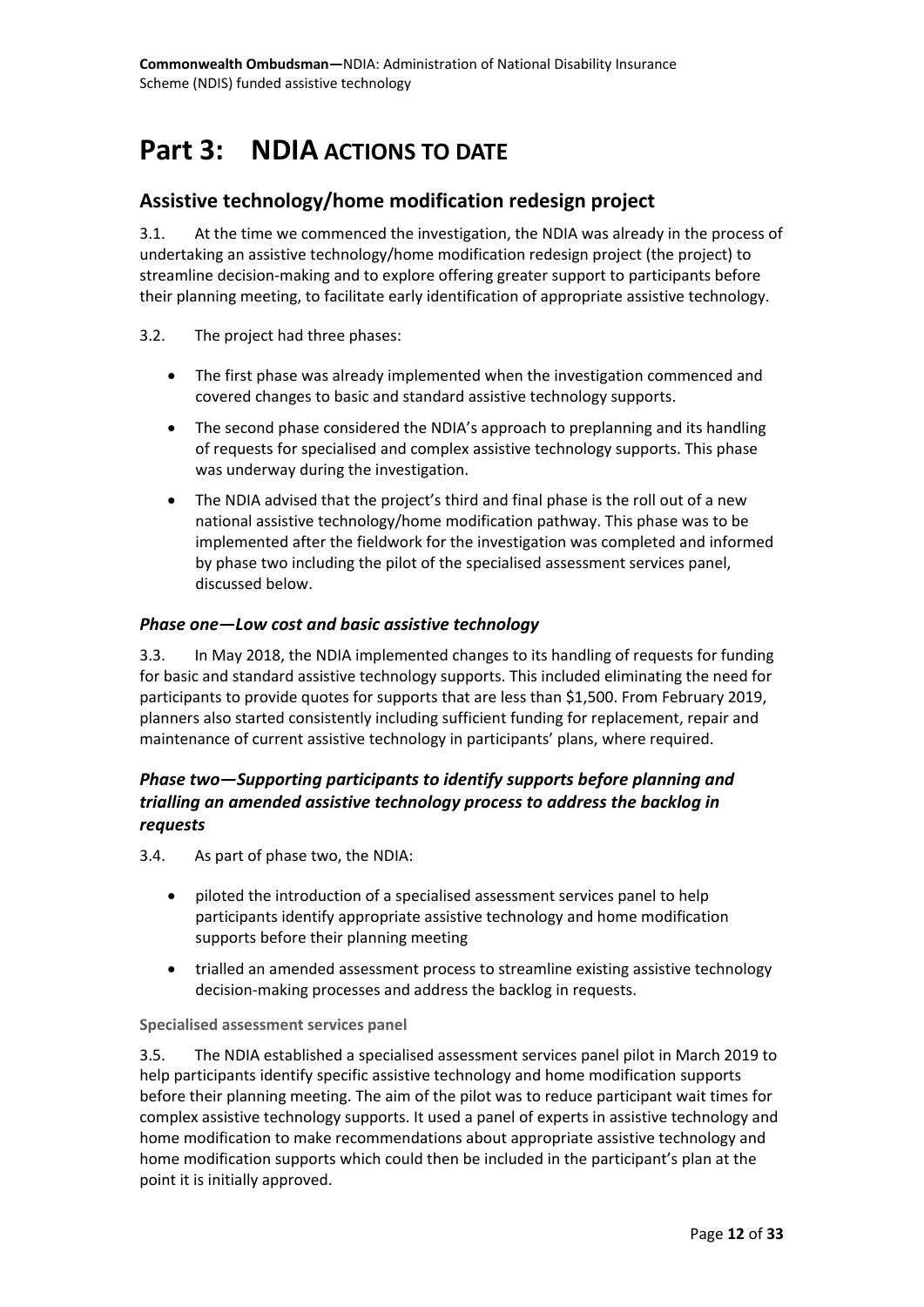New South Wales and the Australian Capital Territory. It was limited to participants who had pilot's independent evaluation on 21 November 2019 and as at March 2020 was in the process of considering the recommendations regarding a national roll out. 3.6. The pilot was soft launched for an initial period of four months in four regions in a scheduled plan review at the time of the pilot. The NDIA advised it received a report on the

**Amended assessment process for assistive technology decision-making** 

 assistive technology. The NDIA also established a central service delivery support alliance 3.7. The NDIA advised that it was trialling an amended assistive technology assessment process to support decision makers to progress the assistive technology requests in the backlog. The outcome of the trial would also inform the roll out of a national process for (SDSA) team (separate from planners) to triage and process outstanding requests.

 less complex requests, while streamlining the requests referred to the technical advisory 3.8. The amended process provides a framework to support staff to make decisions on team (TAT). The NDIA has also provided additional training to staff in assistive technology, with staff now reporting greater confidence in decision-making and improved understanding about when to seek advice from the TAT.

 decision about whether a support meets the reasonable and necessary criteria. From at less than \$5,000 without quotes or further approvals, once the support has been an assessment to assist with identifying appropriate supports, however the assessments no 3.9. In building on the changes to low cost supports, the NDIA advised it was taking a risk based approach in determining what assessment or quote information it requires to make a October 2019, participants have been able to purchase assistive technology supports valued identified in their plan as reasonable and necessary. Participants are still required to obtain longer need to be provided to the NDIA.

 making, it has been able to process over 90 per cent of requests using the amended assessment process, with only seven per cent of requests being referred to the TAT. This has more complex and specialised assistive technology. The NDIA advised that by November 3.10. The NDIA advised that by bringing further clarity to assistive technology decisionled to a significant improvement in the TAT's timeframes for responding to requests for 2019 it had finalised all the outstanding requests identified in March 2019.

### <span id="page-12-0"></span>*Phase three—roll out of a national approach*

3.11. Phase three of the assistive technology/home modification project was to roll out a new NDIA national pathway for assistive technology.

3.12. In early 2020, the NDIA advised that aspects of the amended assessment process have been incorporated into its day to day approach to handling assistive technology requests. However, it acknowledged it has been slower to update all of its internal guidance to staff and publicly available information for participants. The NDIA also advised that it is still considering the evaluation report for the specialised services assessment panel pilot.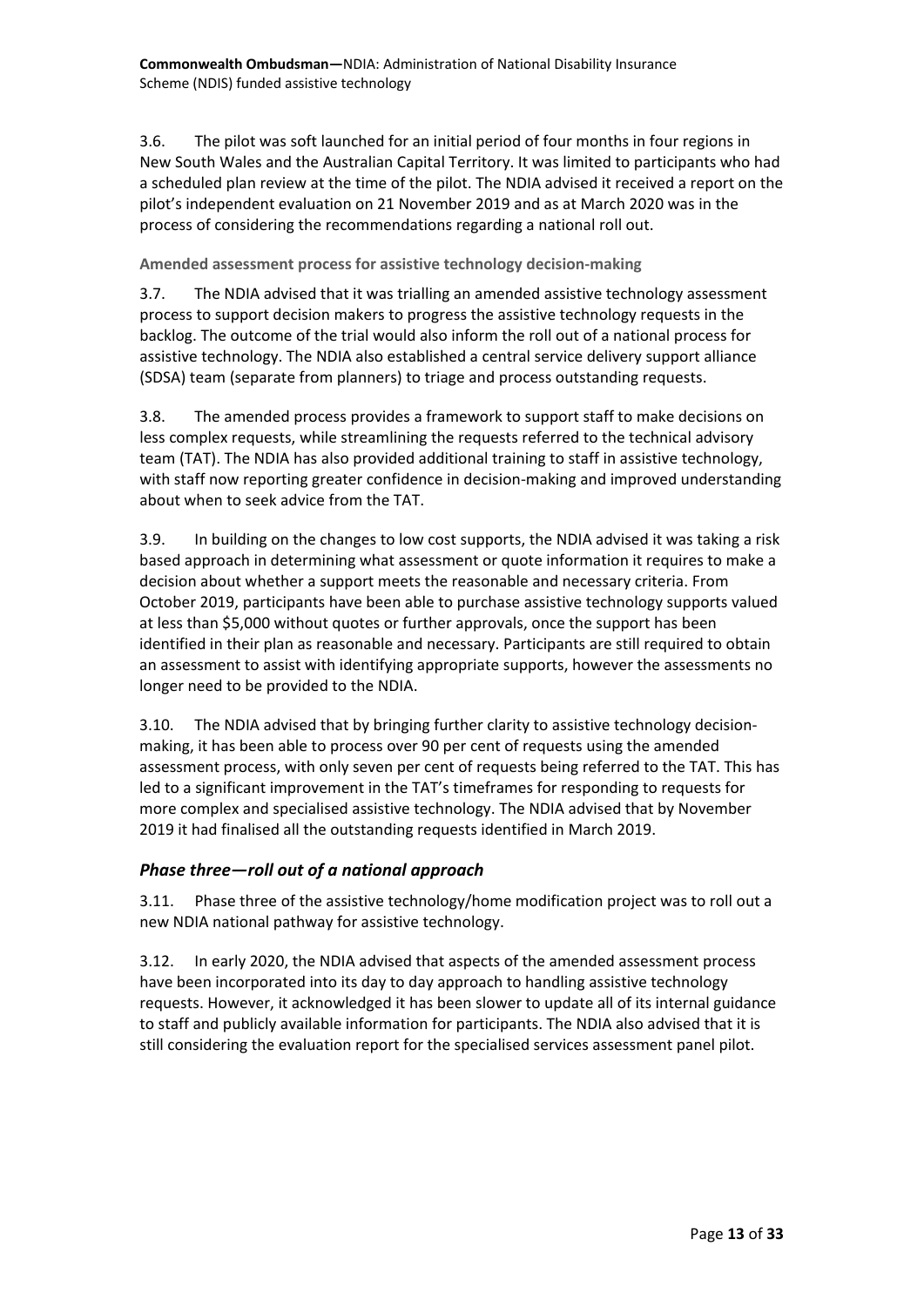# <span id="page-13-0"></span>**Part 4: ISSUES ARISING OUT OF INVESTIGATION**

 improve its approach to assistive technology, in our view further work is needed to support participants to quickly access the assistive technology supports they need. Specifically, the NDIA needs to address continued concerns around time delay, communication and advice by 4.1. Although the investigation found the NDIA has undertaken significant work to improving the following aspects of its administrative processes:

- internal process and guidance
- decision making processes during planning
- public information and responsiveness.

### <span id="page-13-1"></span> **A) Internal process and guidance**

### <span id="page-13-2"></span>*Consistent end to end guidance and advice*

 4.2. As noted above, the NDIA has told us that it has already incorporated aspects of an However, to mitigate confusion and uncertainty amongst staff and facilitate compliance with amended assessment process into its day to day processes. In our view, we consider these changes will help support staff make more timely decisions in response to requests. processes, it is critical the NDIA properly implement and document its entire approach to handling assistive technology requests.

 clear picture of the end to end process for handling assistive technology requests. We who are making decisions on requests. However, it has also acknowledged the practice guide for assistive technology has not been updated to reflect the changes. 4.3. From the documents we reviewed during the investigation, it was difficult to form a understand the NDIA has developed some standard operating procedures to support staff

 we noted that certain documents, including factsheets to participants, refer to categorising caused confusion for both staff and participants. We note there is further work for the NDIA ensure these documents are consistent. 4.4. We observed inconsistency in the terminology used both in the guidance materials to staff and in the information available to participants on the NDIA's website. For example, assistive technology by levels. However, the NDIA clarified during the investigation that it is moving away from categorising assistive technology in this way, because it has previously to do in revising all of its assistive technology related internal guidance and factsheets to

 that all steps in the process for handling assistive technology requests should be clearly 4.5. Given previous issues with lack of staff confidence in decision-making, it is our view documented to establish a clear national process. This should include a mechanism for quality assurance of decisions, to identify any gaps in training or the process.

### **Recommendation 1**

The NDIA implement an internal end-to-end process for handling and assessing assistive technology requests. The process should:

a) be clearly documented in staff procedure(s) for example, standard operating procedures or other guidance documents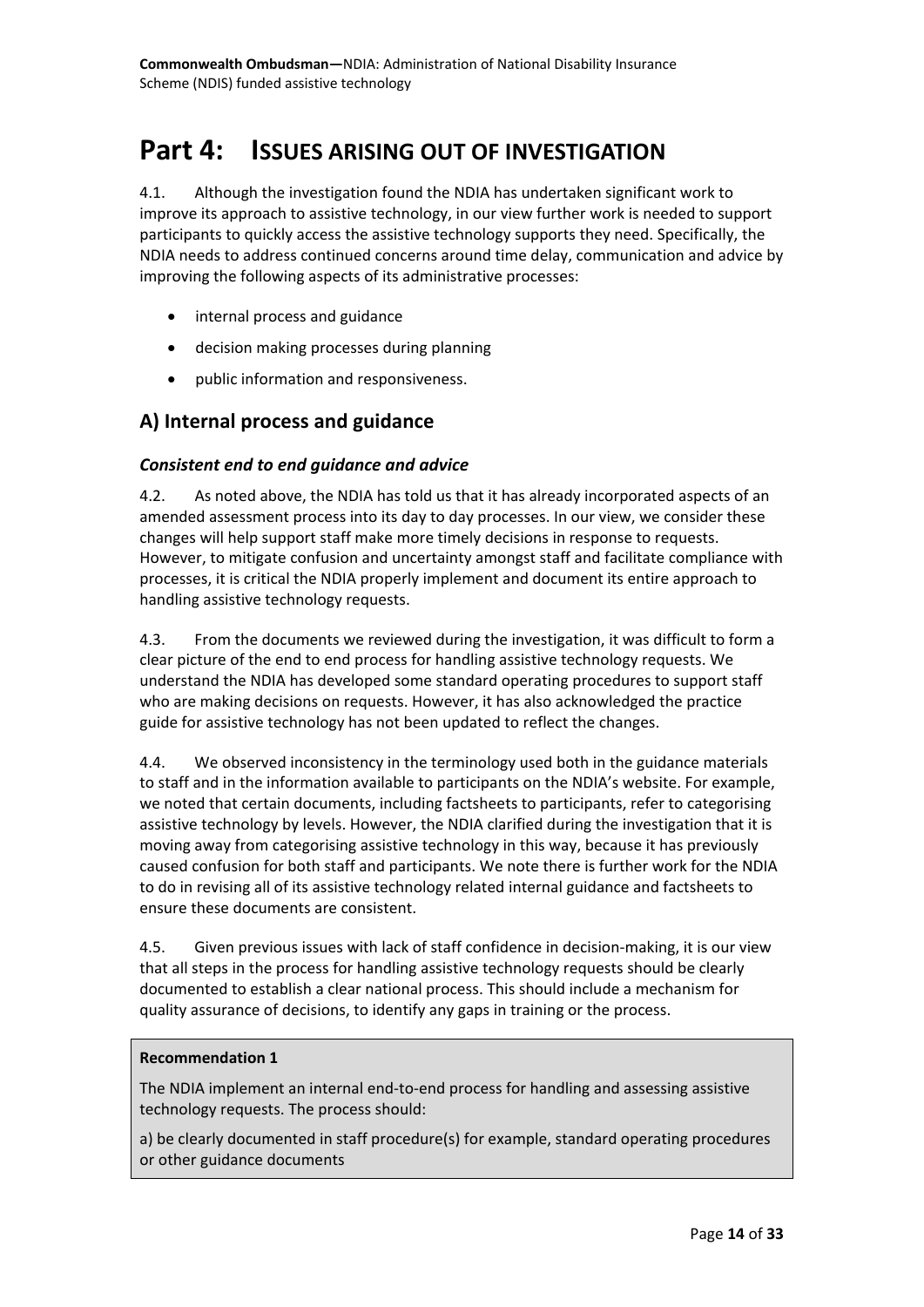b) be consistent with information the NDIA makes publicly available about assistive technology requests

 c) include a quality assurance step to monitor compliance with policies and identify any gaps in staff training.

### <span id="page-14-0"></span>*Managing requests and enquiries*

 4.6. At the commencement of the investigation, the NDIA advised that nationally there participants in each region. were over 30 email inboxes receiving assistive technology requests and queries. The NDIA explained this occurred because each region was responsible for handling its own assistive technology requests. Separate regional inboxes were created to receive information from

participants in each region.<br>4.7. The NDIA advised it was in the process of closing the inboxes, to better manage the communication to the Agency to the National Contact Centre, which handles all enquiries volume of contact and duplicate requests and enquiries. The NDIA was aiming to redirect all about the scheme from members of the public. This includes enquiries about assistive technology.

 manually processed by staff for input into the system. The volume of contacts and manual processing requirements reduce the NDIA's capacity to process requests in a timely manner. than one time or through more than one channel. It also makes it difficult for frontline staff 4.8. The NDIA also advised that participants can submit information to the NDIA in a variety of ways. Assistive technology requests and queries which come in by email must be It diminishes visibility of work on hand, as some participants may submit a request more to provide participants with accurate responses to enquiries about the status or receipt of requests.

 4.9. As the NDIA matures, it would benefit from a single platform to manage its interactions with participants. This would enable staff to quickly and easily identify what recent interactions the participant has had with the NDIA, including where they are in the planning process and what decisions or outcomes are still outstanding.

#### **Recommendation 2**

 The NDIA implement a single national participant (or client) records management system reviews and any contacts the participant has made with the agency. that allows staff to store, manage and retrieve all information relating to individual participants, including information about current plans, approved supports, scheduled plan

 that in the meantime, the NDIA: Noting there are frequently long lead times for implementing IT solutions, we recommend

a) establish and resource a central coordination process to efficiently identify and consolidate incoming communications received from various channels into a central client record location

b) close and consolidate its regional email inboxes into a central inbox.

 4.10. The new system should also include a workload management process function to provide greater visibility for managers of unactioned requests, so the requests can be progressed in a timely way. In investigating complaints about delay, we identified instances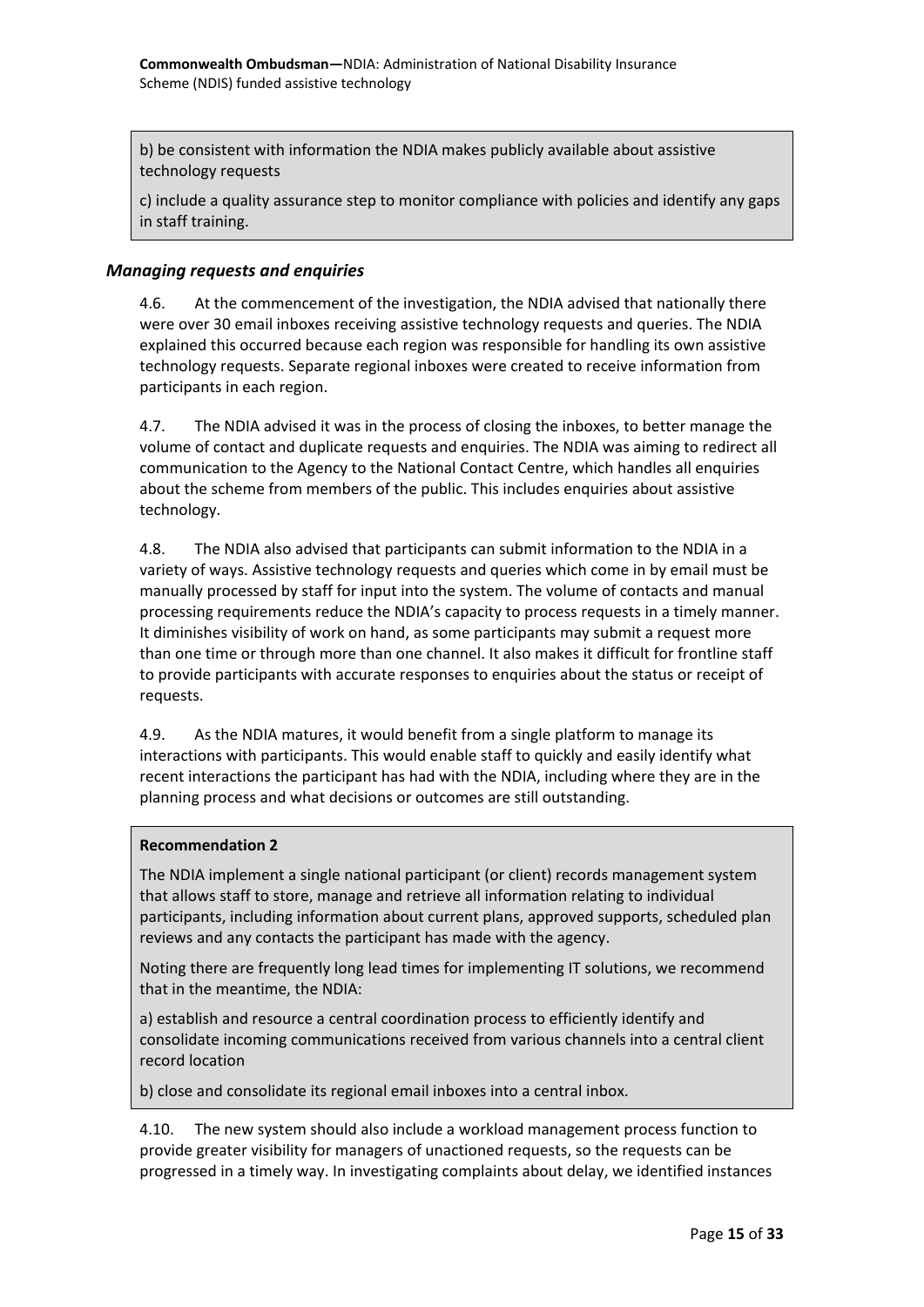on leave or having left the team or agency, without their work being reallocated. where requests had not been progressed due to the responsible NDIA staff member being

#### **Case study 1—Assistive technology enquiry overlooked**

 NDIS that the NDIA had not resolved their enquiries about a funding shortfall for the cost of In late August 2019, a complainant complained to our Office on behalf of a participant in the a powered wheelchair.

 late November 2018. Although quotes had been provided, there was a shortfall in the amount approved and the actual cost of the support. The complainant stated the The complainant advised our Office that funding for the wheelchair had been approved in participant's existing wheelchair was broken and the participant was becoming distressed and depressed because they were unable to use it properly or without assistance from others. The complainant said that despite approaching the NDIA and offering to pay for the shortfall themselves, the NDIA had not been able to advise them on what to do to resolve this issue.

In response to our investigation, the NDIA resolved the complaint and provided an apology to the participant. The NDIA advised that much of the delay was caused by a staff member leaving the agency and their work not being handed over.

 4.11. In January 2020, the NDIA advised the Office it had recently implemented processes delayed. to follow up on work that had not been actioned over a period of 10 days. While this provides a useful strategy to escalate unactioned work, we consider the NDIA should implement more proactive processes to ensure work is reallocated or reassigned depending on the availability and caseloads of staff. This will ensure that requests are not unnecessarily

#### **Recommendation 3**

The NDIA ensure requests for assistive technology are not missed if staff are on leave or have left the NDIA by:

a) including a workload management function in its new participant records management system (see recommendation 2)

b) implementing a workload management process to proactively reallocate or reassign work in real time, depending on the availability and caseloads of staff.

#### <span id="page-15-0"></span>*Accessing staff guidance*

 navigate, with multiple documents involved, often directing staff to read and consider other 4.12. During the investigation, we considered the existing and draft staff guidance material relating to assistive technology. This included standard operating procedures for different aspects of the amended assessment process, and an assistive technology task card and practice guide. We found the overall guidance for staff to be lengthy and difficult to material.

 staff have not followed existing polices or procedures. During our fieldwork, in October 2019, staff told us they searched for and accessed guidance material for their work on the 4.13. From complaints, we have noted instances where the NDIA has acknowledged that agency's intranet.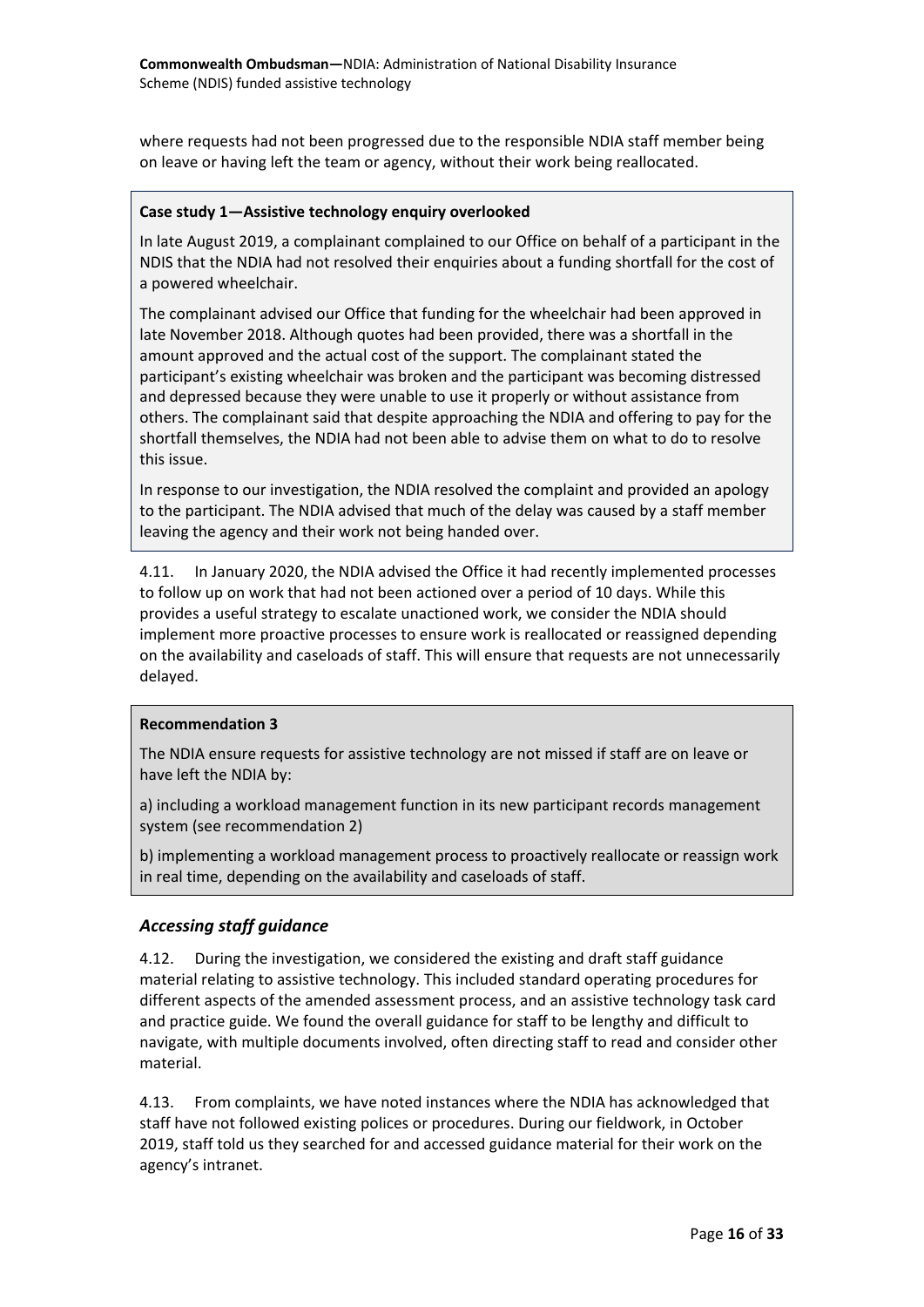4.14. The NDIA told us it is doing work on simplifying staff guidance. While this is positive, staff still need to be supported to easily access guidance while they are in the process of NDIA's work. As the NDIA continues to mature into a national organisation, a knowledge undertaking their work, whether this be for assistive technology or other aspects of the management system similar to Services Australia's operational blueprint would support staff in achieving efficiency, consistency and compliance with policies and procedures.

### **Recommendation 4**

To improve consistency and accuracy, the NDIA implement a fit for purpose knowledge management system to support staff to easily access guidance and procedures in a central location.

 for example by improving length, clarity and narrative coherence of available guidance and reducing links to separate documents and guidance. In the meantime, the NDIA should improve navigability of existing guidance documentation,

### <span id="page-16-0"></span>**B) Decision making processes for planning**

### <span id="page-16-1"></span>*Improved early identification of supports*

4.15. An integral part of timely assistive technology decision-making is facilitating, where possible, the early identification and inclusion of appropriate supports in participants' plans.

 4.16. There are several clear benefits in providing participants with greater assistance to exercise choice and control in choosing supports and minimising the need for additional plan participants with preparing the necessary information needed for planning meetings to identify supports before their planning meeting. These include supporting participants to reviews and longer wait times. The early identification of supports would also assist support requests for assistive technology.

 4.17. The NDIA is considering the evaluation report for the specialised services assessment panel pilot. It is our view that as a priority the NDIA needs to finalise its consideration of the meeting to facilitate early identification of supports. report and determine what assistance can be provided to participants before their planning

### **Recommendation 5**

 implement a process to assist participants to identify assistive technology supports at pre-The NDIA, informed by the evaluation of the specialised services assessment panel pilot, planning, to ensure their inclusion in plans at the earliest opportunity. The NDIA should update staff guidance and procedures to reflect the new process and provide information about the process to participants, for example, in the participant booklet and/or on the website.

### <span id="page-16-2"></span>*Supporting participants to gather and provide information for their assistive technology request*

 4.18. The investigation identified gaps in the NDIA's communication with participants particularly around the information needed to support an assistive technology request, acknowledging requests and decision-making timeframes.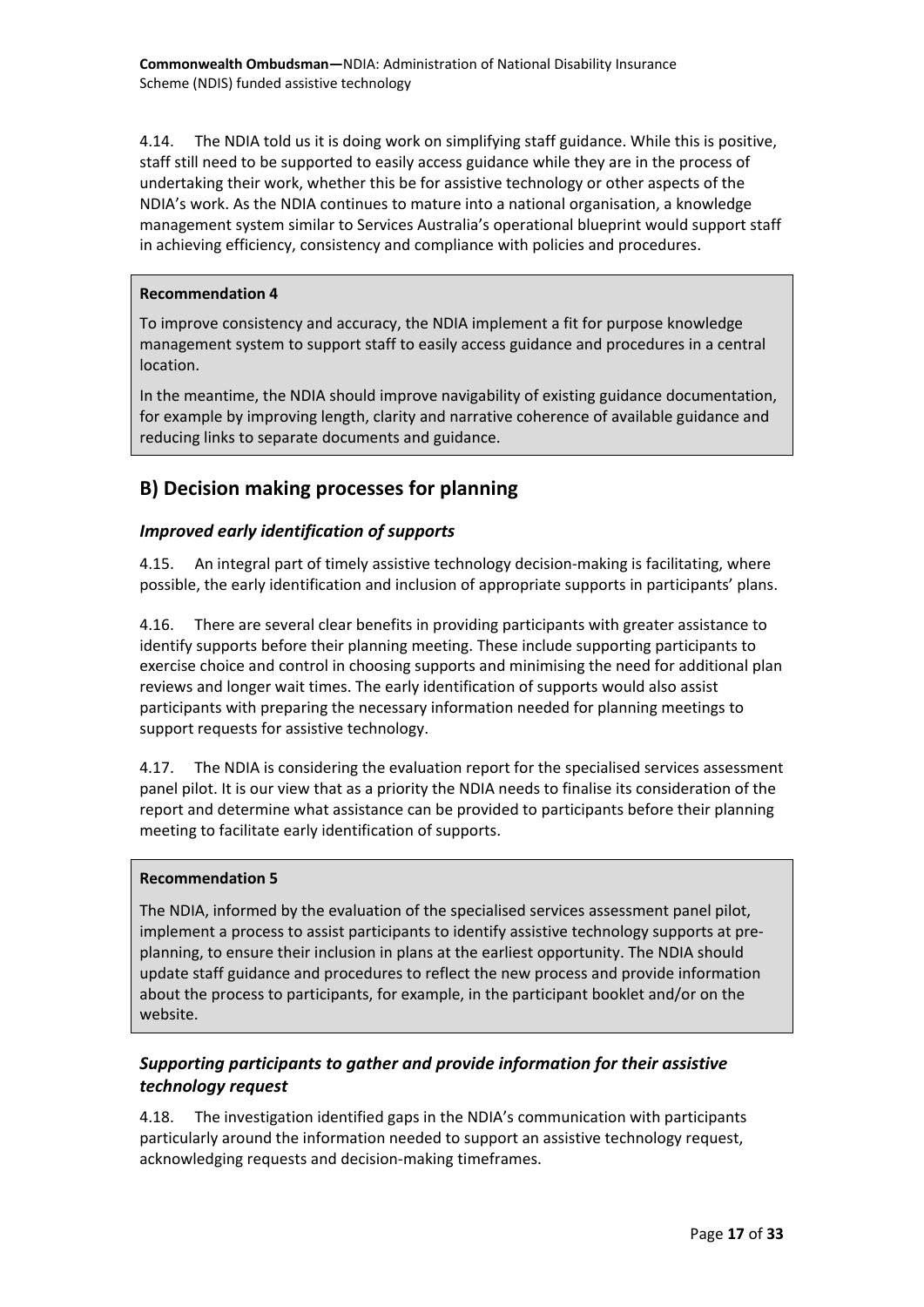4.19. In our submission to the Joint Standing Committee, we highlighted the confusion and frustration experienced by participants at the lack of clear and consistent advice about the assessment and quote information the NDIA needs to decide a request.

 opportunity to ask questions and hear about the changes it is making. However, given the changes the NDIA is making to the assistive technology process, it is important the NDIA the NDIA is likely to need to make a decision on an assistive technology request. 4.20. We acknowledge the NDIA has worked to improve the information on its website about assistive technology and has hosted a webinar to provide participants with an continue to improve the general information provided to participants, about this aspect of the planning process. This includes providing clear and accurate advice about information

 4.21. During the investigation, we considered the information currently in the NDIA's participant booklets. Participant booklet 2 on planning advises participants to gather any information or reports the participant would consider to be helpful for the NDIA. We do not think this is sufficiently clear in helping a participant to understand what specific information they should bring to their planning meeting, particularly because there are different assessment and quote requirements depending on the type of assistive technology support requested.

 reference to that location in the participant booklet), general information on the assessment 4.22. We consider that it would be of benefit to both participants and the NDIA if the NDIA captured in the participant booklet, or in one location on the NDIA's website (with and quote requirements for commonly requested assistive technology supports.

 to clarify information requirements or to request additional information. It would also plans. All of these factors contribute to delays for participants in accessing the supports they 4.23. Providing participants with this information early in the planning process would assist them with gathering the necessary information for their planning meeting. It would assist in minimising the need for additional interactions between participants and the NDIA reduce the need for subsequent plan reviews to include assistive technology supports in need.

### **Recommendation 6**

 To help participants gather and prepare information for their planning meeting, the NDIA should provide clear information about the assessment and/or quote requirements for commonly requested assistive technology supports. This information could be included in the participant booklets or on the assistive technology page for participants on the NDIA's website, with a reference to the website in the participant booklet.

### <span id="page-17-0"></span>*Increased post planning meeting opportunities*

 4.24. After the planning meeting, the participant's plan is built in the NDIA system. The complaints we receive show there is often a lag between the planning meeting and the plan support their assistive technology request. This should occur following the planning meeting, but prior to plan approval, where it appears to the planner the outstanding information could be gathered quickly. being built in the NDIA system and approved. There is an opportunity for the NDIA to include in the planning process a window of time for participants to provide further information to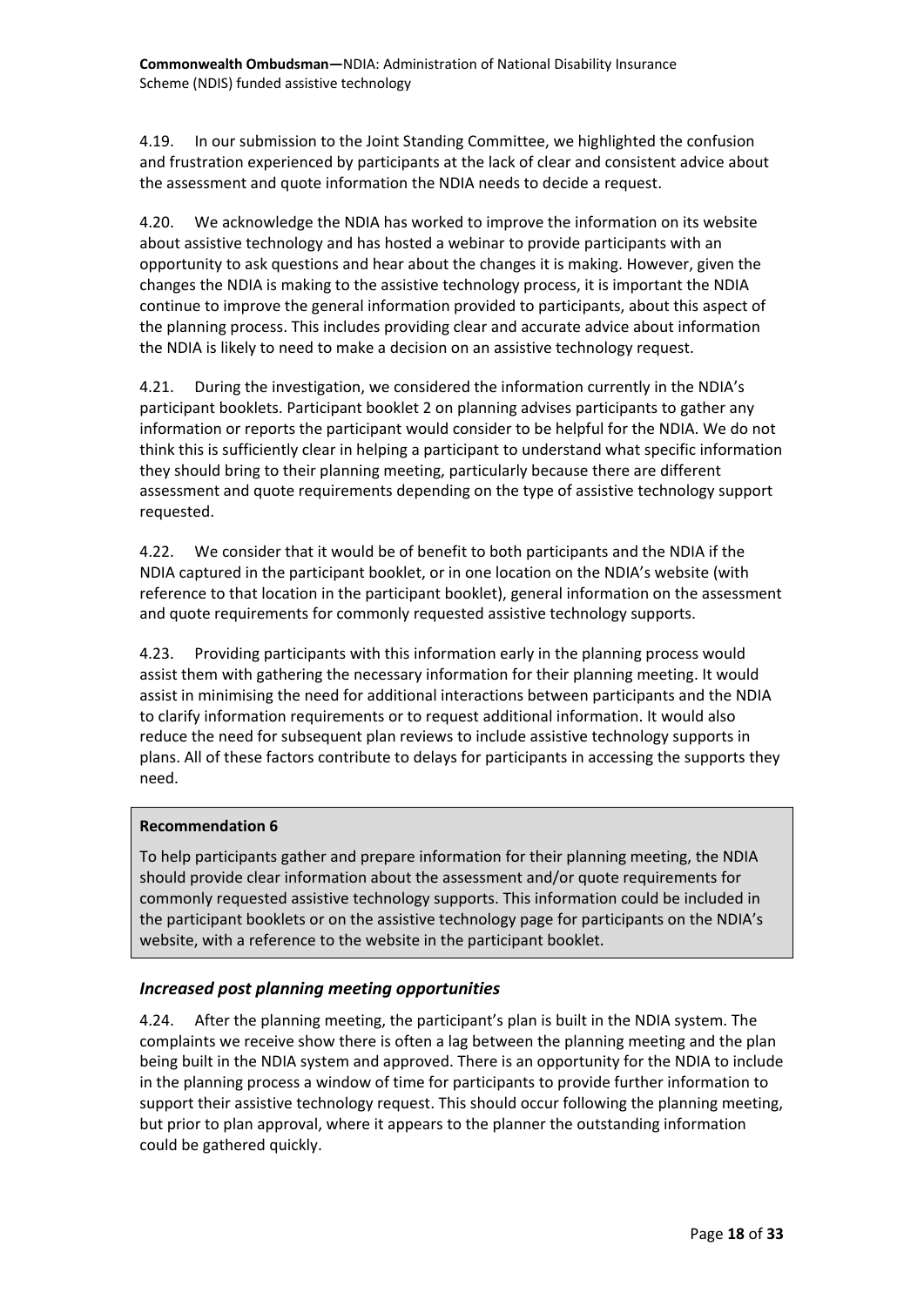### **Recommendation 7**

 the conclusion of the planning meeting to invite participants to provide any The NDIA amend its assistive technology and plan approval processes, to include a step at outstanding/additional documents to support their assistive technology request, within a specified timeframe, prior to approving the plan.

 opportunity to provide information to the NDIA would need to be subject to the legislative timeframes provided for under the guarantee. 4.25. In making these recommendations we are aware that planning timeframes have been highlighted for inclusion in the proposed participant service guarantee. Any

### <span id="page-18-0"></span>*Clear information to participants about assistive technology decision-making after plan approval*

 4.26. We acknowledge there will be instances where the participant will be unable to being approved. In these instances, it is important the NDIA provides participants with clear gather the required information for a decision to be made on their request prior to the plan information about the process for having assistive technology included in their plans at a later stage.

 participants about what path to take in order to progress their assistive technology request, 4.27. We have observed from our complaints that there is still confusion amongst especially in cases where they receive a plan that does not include funding for assistive technology and comes with no additional advice about whether the funding has been refused, or the request has simply not yet been finalised.

### **Case Study 2—Confusion around assistive technology decision-making after plan approval**

 A participant in the NDIS complained to our Office about confusion and delays with the wheelchair and home modifications and supplied information to the NDIA at its request. assistive technology process. They advised that in early 2019 they requested funding for a

 plan. The complainant told us they requested an internal review of their plan. They they had not received an outcome on either their requests for assistive technology, or the In late 2019, the NDIA approved their plan. However, they were uncertain whether their requests for the wheelchair and home modifications had been considered or funded in the complained that despite contacting the NDIA twice in the months after receiving their plan, request for internal review of the plan.

 complainant to explain its decision and as the requests had been funded, the complainant withdrew their internal review request. We investigated the complaint. In response, the NDIA undertook an unscheduled plan review and approved a new plan for the complainant which included funding for the wheelchair and home modifications. The NDIA advised our Office that it contacted the

 funding can be added to a plan, if a decision on a request is not made at the same time a 4.28. Clearer general information to participants, both verbally and in writing, about how plan is approved, would help alleviate uncertainty about this part of the decision-making process.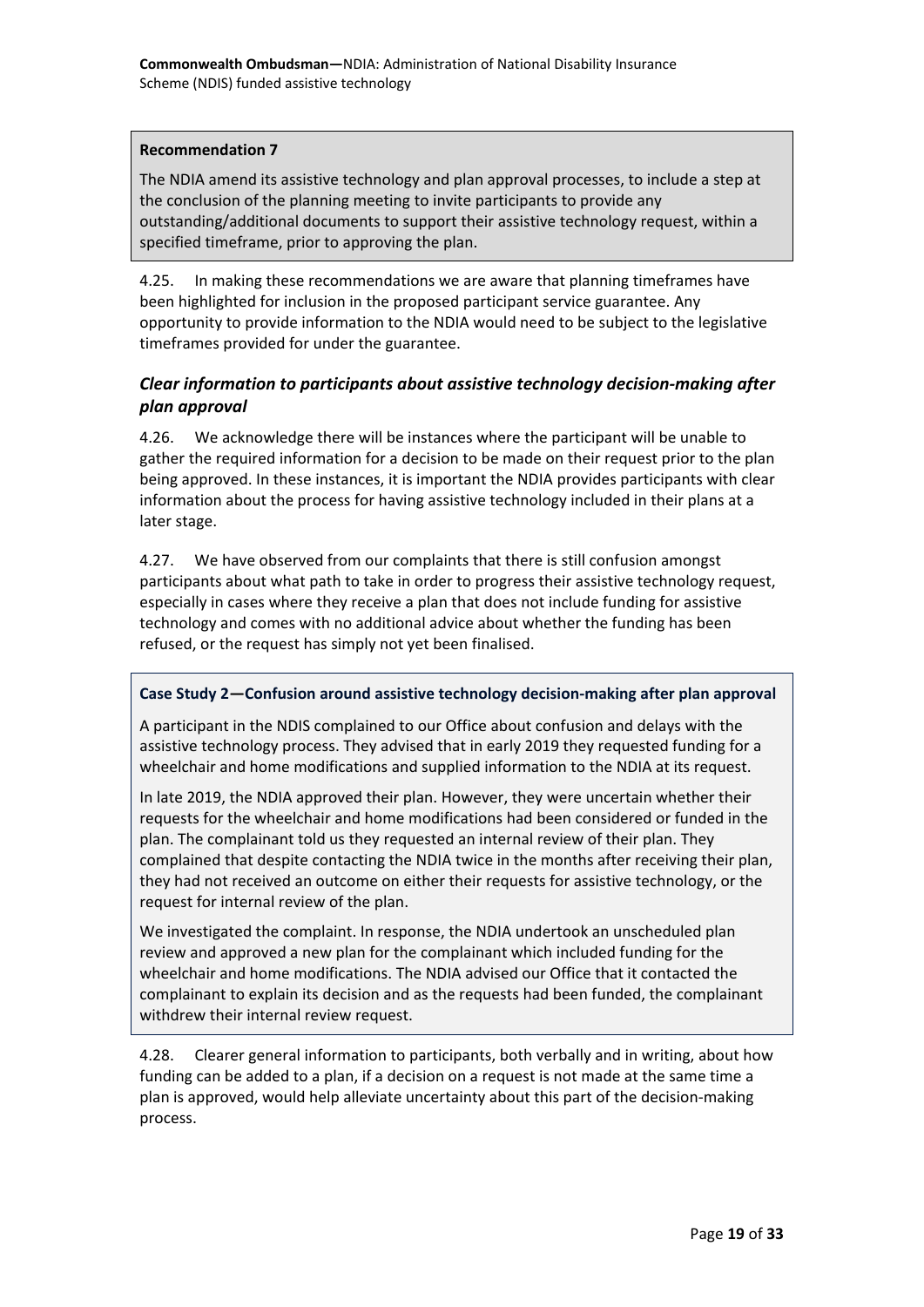#### **Recommendation 8**

 in their plan, either at the planning meeting or at plan implementation, if a participant is The NDIA should explain to participants the process for having assistive technology included unable to provide the information required to support an assistive technology request before the plan is approved.

This requirement should be supported by:

 a) clear instructions in the NDIA's guidance to staff about the need to provide participants with information about the assistive technology approval process

 b) written information for participants about the assistive technology process, e.g. in the form of a factsheet, update to the participant booklet and/or on the website.

### <span id="page-19-0"></span>*Review rights*

 4.29. In October 2019, we undertook fieldwork and observed the service delivery support alliance team using the amended assessment process to progress and finalise assistive technology requests.

 4.30. We observed situations where the NDIA advised participants it would not fund the particular support requested, but was willing to fund a similar support that would still meet the needs of the participant. In these instances the NDIA asked for consent to include the alternative support in the statement of participant supports in the plan.

 a participant disagrees with a decision not to fund the original support requested. In review rights should the participant wish to seek review of the decision. 4.31. It is important that the procedural guidance for staff also covers the scenario where essence, this is a decision to not include a support in the plan and would result in internal

alternative support, the situation is less clear. 4.32. We are concerned that existing guidance material does not provide for this scenario. It appears that, where a plan is in place, the action of undertaking a plan review on the system would only be commenced if the NDIA decides to approve funding for the support. In cases where it refuses and cannot obtain agreement from the participant to fund an

alternative support, the situation is less clear.<br>4.33. In our review of staff guidance material, we did not see evidence of guidance to staff about what action they should take. We consider the NDIA needs to ensure staff have the necessary guidance to assist them in providing accurate information to participants about their ability to have the NDIA's decision reviewed.

### **Recommendation 9**

The NDIA provide information to support staff to explain to participants:

a) where a plan is in place, a subsequent decision not to include requested supports in the plan is a reviewable decision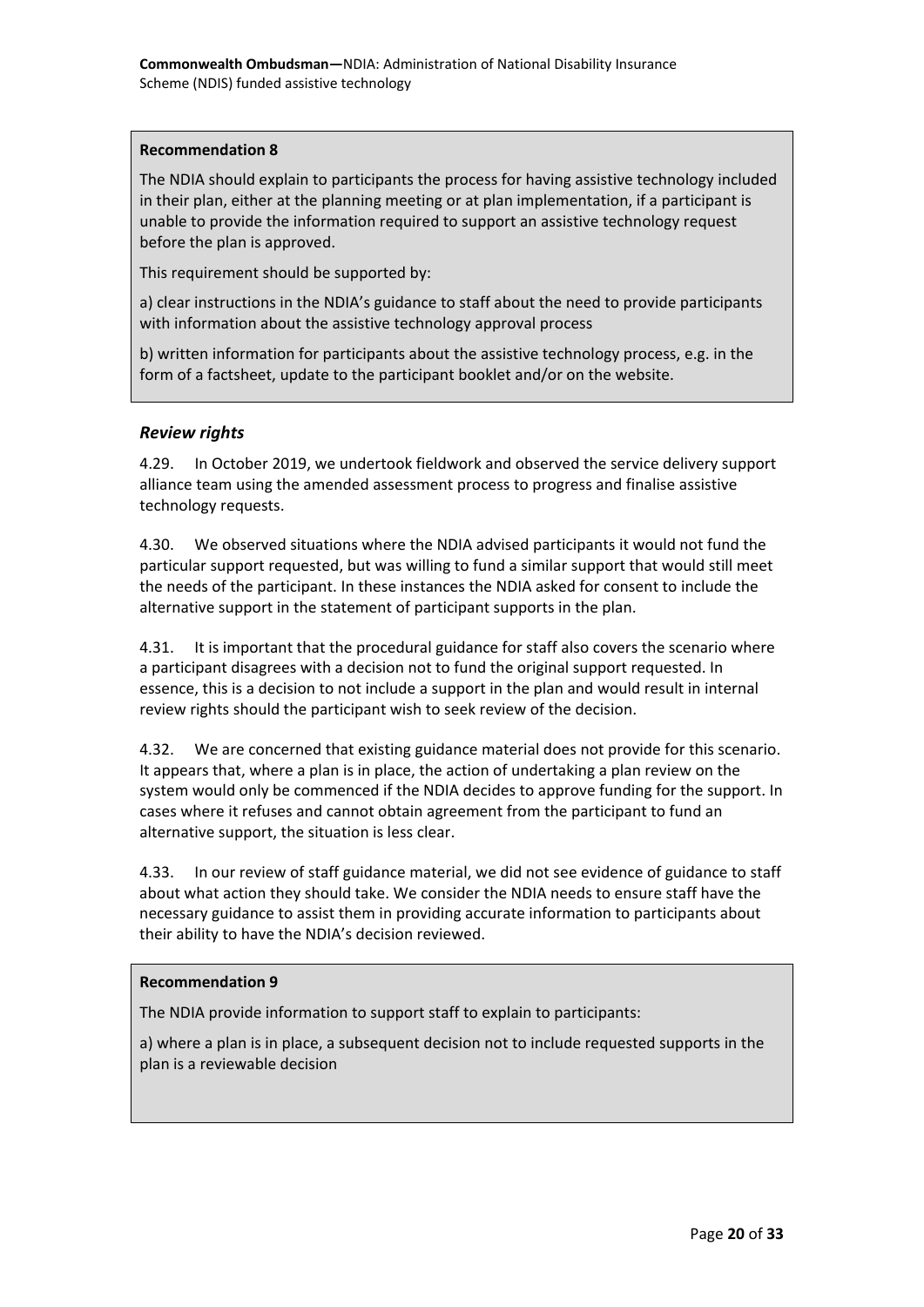b) the steps to take if a participant disagrees with the decision, including advising participants of their review rights and sending a written notice confirming the decision and their review rights.

### <span id="page-20-0"></span>**C) Public information and responsiveness**

4.34. Frustration at the lack of communication from the NDIA about the status of assistive technology requests is a common theme in complaints to the Office. Complainants have told us that although they have submitted information to support their request, they have not received any acknowledgement that the information has been received by the NDIA, or timely advice that further information is required.

 making has caused people to make repeat contact with the NDIA, to check the status of a an update, staff are often unable to provide any clear advice about the likely timeframe for a 4.35. The lack of communication coupled with long delays in assistive technology decisionrequest. Participants and their nominees have told us that when they contact the NDIA for decision to be made. This causes uncertainty and frustration as participants are waiting for supports.

 demonstrates the issues typically present in assistive technology complaints to the Office, their request. 4.36. In our 2018–19 annual report, we published the following case study which including the frustration felt by people in attempting to navigate the system and follow up

### **Case study 3—Delays and lack of communication about progress of request**

 A person contacted our Office due to delays in receiving assistive technology in their NDIS plan. They told us they were in hospital and were waiting for the NDIA to approve funds so decision before approaching our Office. they could obtain customised mobility equipment and have modifications made to their home. Once the modifications were made they could leave hospital and go home. They told us they had followed all the steps advised by the NDIA, including providing quotes and assessments, and despite calling the NDIA multiple times had waited five months for a

 participant's attempts to follow up the NDIA's decision. We investigated their complaint. We noted the request had been handled by multiple teams and there had been lengthy delays in both processing the request and responding to the

 modifications, so the participant could leave hospital and return home. During the investigation, the NDIA acknowledged the complexity of this participant's circumstances. It took action to provide a support coordinator to assist the participant in engaging with the hospital and in obtaining the mobility equipment and the required

### <span id="page-20-1"></span>*Communicating decision-making timeframes*

 anticipated that the changes would be made to the Myplace portal in the first half of 2019. 4.37. In October 2018, the NDIA advised the Joint Standing Committee it was designing a method to track assistive technology requests in its business system. This would allow participants to view the status of their request in the Myplace portal. At the time, the NDIA

 plans to use the Myplace portal as a means for participants to track their assistive 4.38. In briefing the Office as part of this investigation, the NDIA advised there are no firm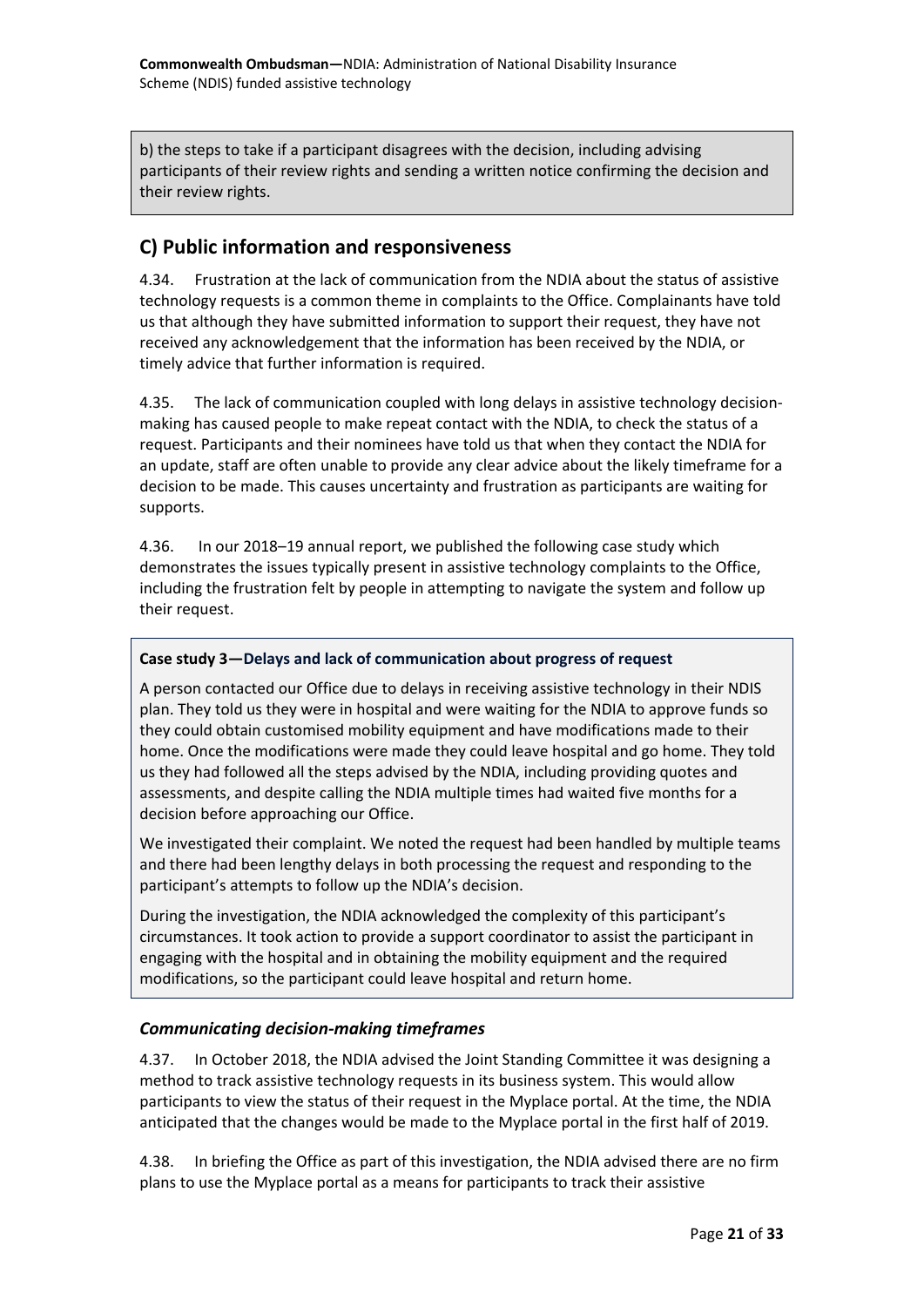requests or check that all information needed to make a decision has been provided. technology requests. In response to a complaint investigation, the NDIA also confirmed that its current staff guidance does not contain any expectation that staff will acknowledge

 4.39. In working through the backlog of requests, the NDIA advised that it is currently within 90 days. We note that the Joint Standing Committee previously recommended to the aiming to decide simple assistive technology requests within 10 days and complex requests NDIA that it prescribe key performance indicators for the length of time that staff must consider and process assistive technology requests and that this recommendation was supported by the NDIA.

 published on the NDIA's website with other existing assistive technology information or with and complaint staff, who may receive enquiries about assistive technology. 4.40. In our view, the NDIA should also publish its assistive technology decision timeframes on its website to reduce uncertainty amongst participants. This could be other key timeframes. Information about timeframes should be made available to frontline

#### **Recommendation 10**

The NDIA publish its service standards for responding to assistive technology requests on its website.

### <span id="page-21-0"></span>*Acknowledging requests for complex assistive technology*

 advice, we consider the NDIA should acknowledge receipt of these requests given they may confirmation that their request and any related information, has been received. They should 4.41. In relation to complex requests that may require referral to the TAT for specialist take some time to resolve. The NDIA should require staff to provide participants with also confirm whether the NDIA requires further information.

### **Recommendation 11**

The NDIA should amend its assistive technology processes, to require staff to acknowledge receipt of complex assistive technology requests within 10 working days. The acknowledgement should let the participant know whether any further information is required.

### <span id="page-21-1"></span>*Responding to complaints*

 Office about both the timeframes they experienced in responding to their initial assistive technology requests and about the handling of their subsequent complaint to the NDIA. Frequently we are told that even when participants contact the NDIA's complaint area, they receiving advice to call again to follow up at a later stage or that they should simply wait for 4.42. Given the absence of procedures to acknowledge assistive technology requests and enquiries, many participants lodged complaints with the NDIA to follow up the status and timeframe for their request. This in turn resulted in people expressing frustration to our do not receive clarity about timeframes for decisions. Complainants are frustrated at a decision to be made.

 to the NDIA and not receive any meaningful information about the status or timeframe for 4.43. Complaint investigations by our Office show that people can make multiple contacts decision. This included instances where the participant has urgent circumstances. This can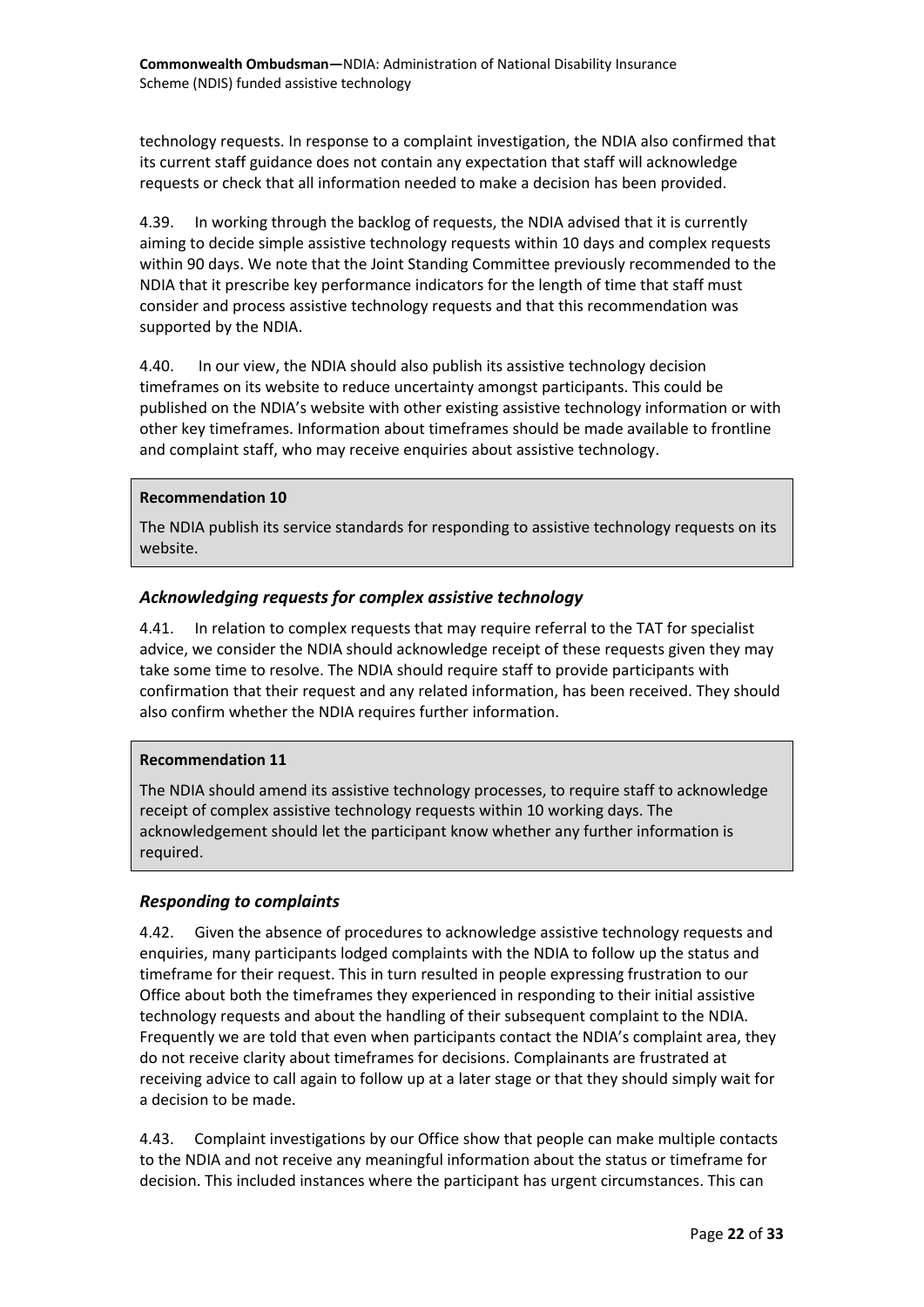have significant ramifications for participants who are waiting for important assistive technology supports.

#### **Case study 4—Escalating complaints in vulnerable circumstances**

 A parent of a child who is an NDIS participant complained to our Office about delays in receiving funding for a new wheelchair for their child. The parent told our Office they provided the NDIA with quotes for the wheelchair at their child's planning meeting. However, when the plan was approved, funding for the wheelchair was not included.

 Despite making multiple contacts to the NDIA over the course of four months, they had not The parent advised that they asked the NDIA to undertake an unscheduled plan review. received an outcome and complained to our Office. In the complaint, the parent advised that their child could not leave home or attend school and was at risk of self-harm as a result of the delay in obtaining a wheelchair.

 We made inquiries to the NDIA in response to the complaint. The NDIA acknowledged the participant's vulnerability and escalated the review request. The review was completed and the participant's request was approved.

 a need for the NDIA to develop this guidance to support frontline and complaints staff to their request. This is particularly important where an assistive technology request may take 4.44. In reviewing the guidance provided by the NDIA, we did not see evidence of clear advice to staff on how to respond to assistive technology complaints and enquiries. There is provide participants and their nominees with meaningful information about the progress of longer to finalise and where participants present with urgent circumstances that might mean their assistive technology request should be escalated.

#### **Recommendation 12**

The NDIA develop guidance for complaint handling and frontline staff to respond to assistive technology enquiries by:

a) providing participants with the status and timeframe of a request

b) escalating the participant's request if it meets the circumstances outlined in the NDIA's internal prioritisation matrix for triaging complaints.

#### <span id="page-22-0"></span>*Recording and analysing complaints to influence*

 4.45. In October 2019, the NDIA advised our Office it had improved its complaint handling functionality to allow staff to record the issues being raised in complaints by participants, including for assistive technology.

 4.46. Complaints can provide departments and agencies with valuable information about its service delivery. They can help to identify recurrent or systemic problems and guide improvements to processes and communication.

 complaints about assistive technology. The findings from this analysis could then be used to advice and general information, for participants on the NDIA's website and in planning 4.47. In our view, the NDIA's new functionality presents an opportunity for it to analyse identify potential gaps in its process for assistive technology and improve the content of meetings.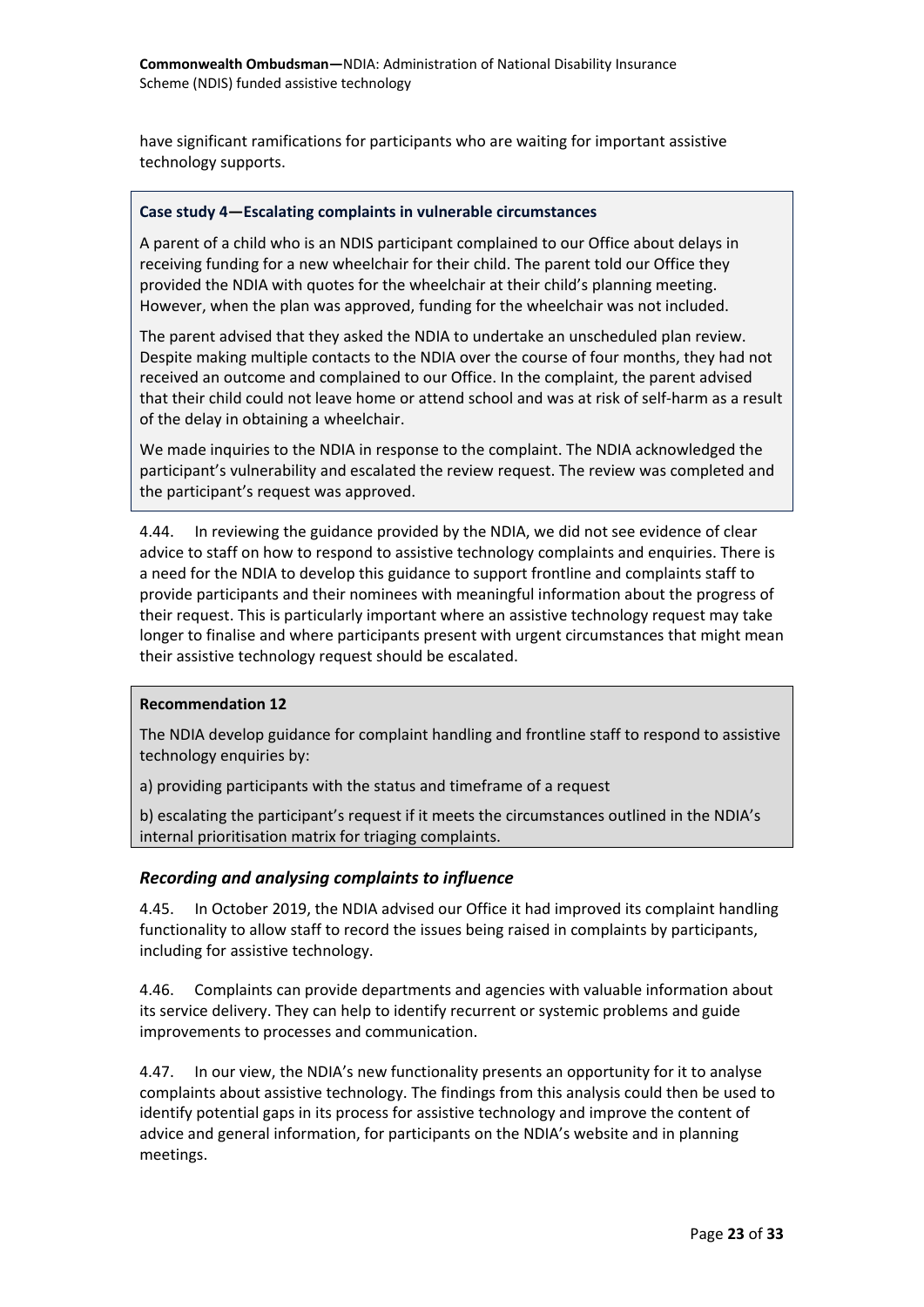#### **Recommendation 13**

The NDIA should implement an ongoing and regular process to analyse assistive technology complaints and use the data collected to inform improvements to its administrative processes and information provided to participants about assistive technology.

### <span id="page-23-0"></span>*Measuring decision-making and forecasting capacity to meet demand*

 4.48. In piloting the amended assessment process, the NDIA confirmed that it had not assessment process took. While the NDIA has established internal KPIs for assistive undertaken any analysis to measure how long different parts of the assistive technology technology decisions, it is important that it be able to measure how long various parts of the process will take to assist with planning to meet anticipated demand for assistive technology.

#### **Recommendation 14**

 order to calculate its capacity to meet anticipated demand for assistive technology within its The NDIA measure the average time it takes to decide an assistive technology request in service standards.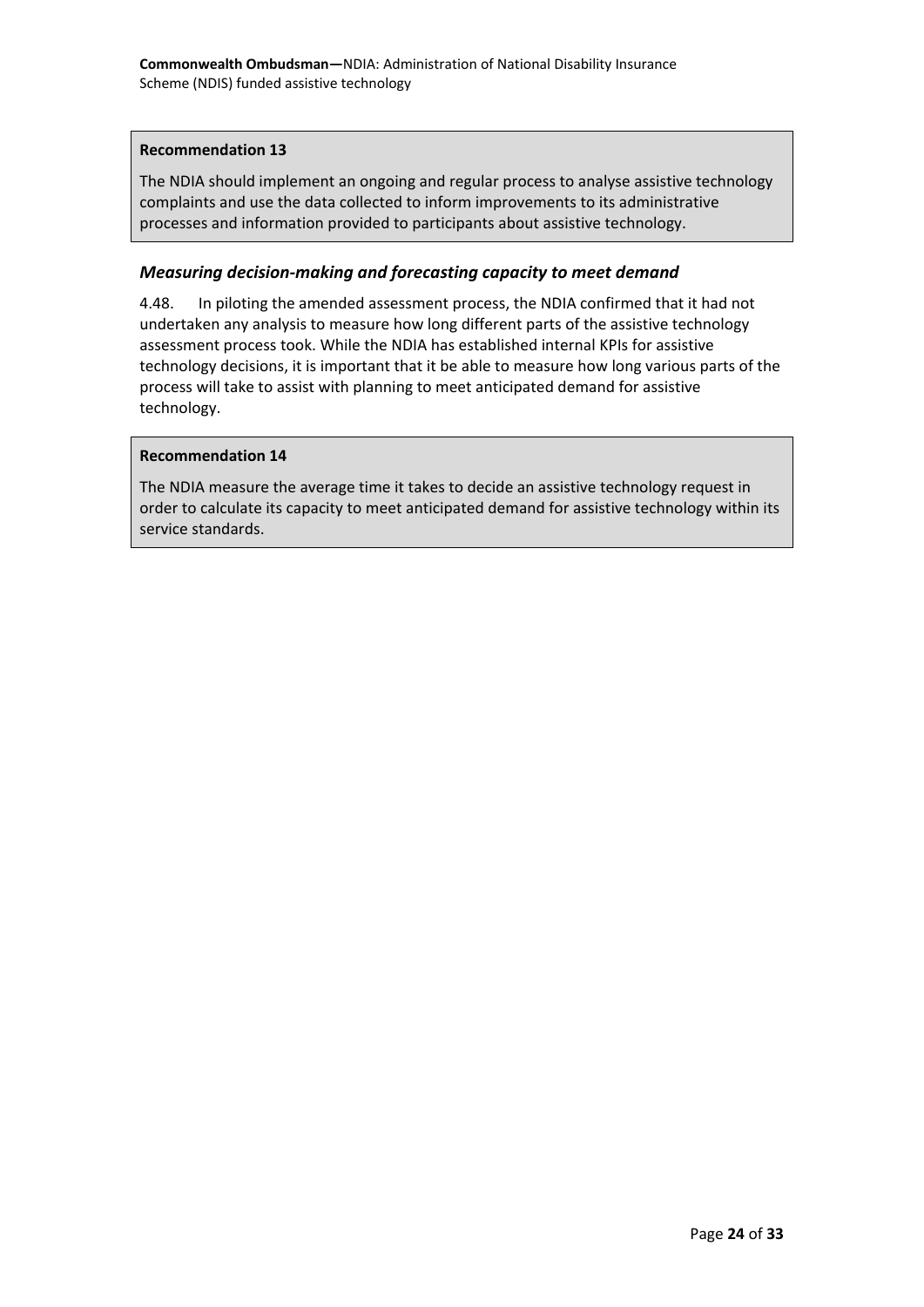# <span id="page-24-0"></span>**Part 5: CONCLUSION**

 the NDIS. As at 31 March 2020, there were 364,879 participants with an approved NDIS plan. valued at greater than \$1,500 included in their plans and 77 per cent of participants had it is critical that the NDIA has the right service delivery framework in place to successfully 5.1. The NDIA anticipates that at full scheme roll out there will be 460,000 participants in The NDIA advised that 25 per cent of participants had capital assistive technology supports consumables (including low cost assistive technology supports) funded. Given the numbers, deliver and support people with disability to access the supports that they need.

 as delays in decision-making and the need to establish clear processes to support staff to 5.2. While this report was focussed on the handling of assistive technology requests, it has highlighted many of the same issues identified in the Office's reviews report. Issues such carry out their work while keeping participant's informed about decision timeframes.

 announced its intention to establish the Participant Service Guarantee (PSG) which will set 5.3. Delay is a recurring issue across all parts of the NDIS—from access to the scheme, to planning and in assistive technology requests. Last year, the Australian Government legislated timeframes for key parts of the NDIS process.

 5.4. The Office has been given a role in monitoring the NDIA's performance against the PSG timeframes. In our view, without making significant changes to the way the NDIA administers its work, there is a risk that delays will continue and the timeframes in the PSG will not be met, driving further complaints and work for the NDIA.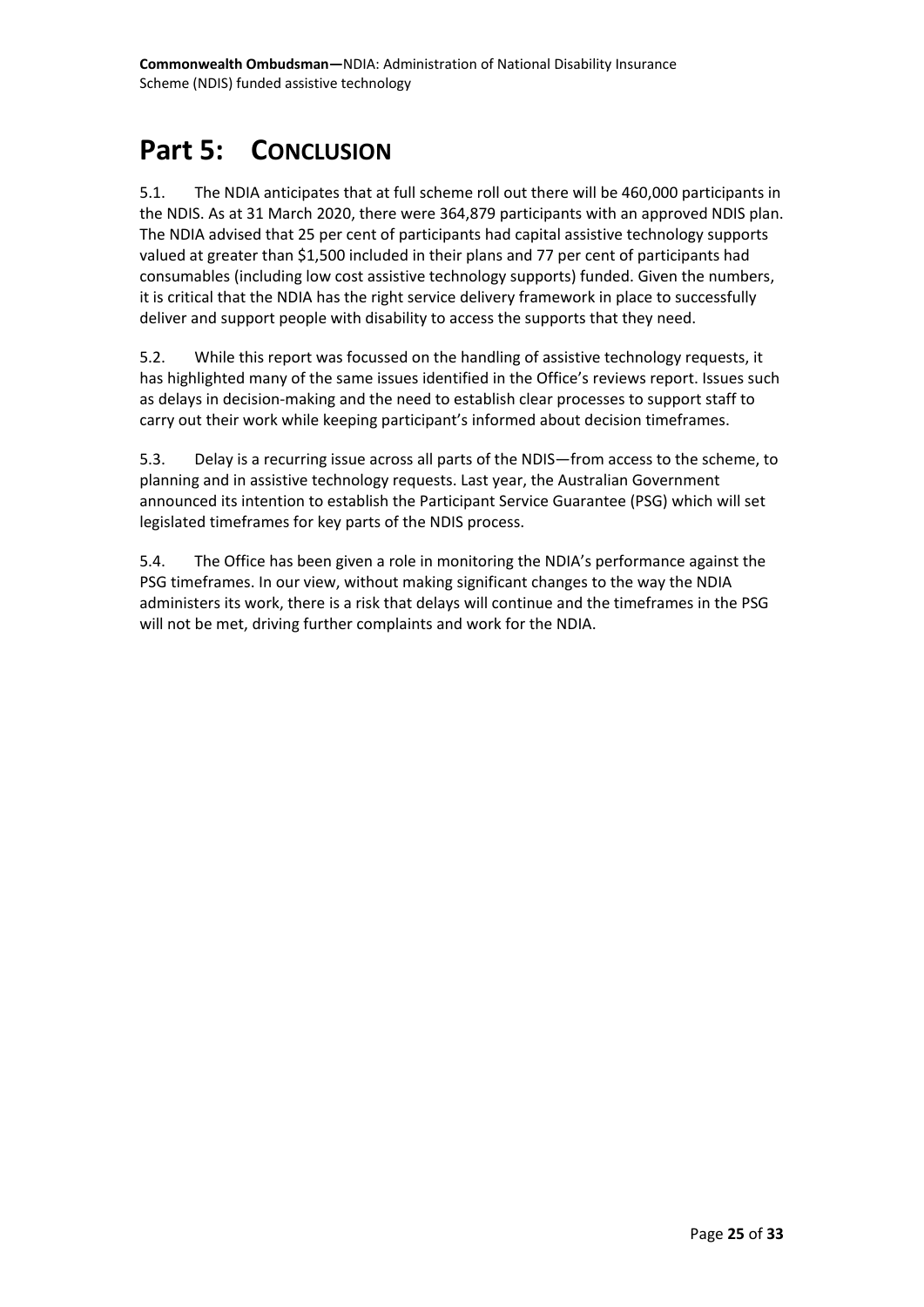# <span id="page-25-0"></span>**APPENDIX A—RESPONSE FROM THE NATIONAL DISABILITY INSURANCE AGENCY**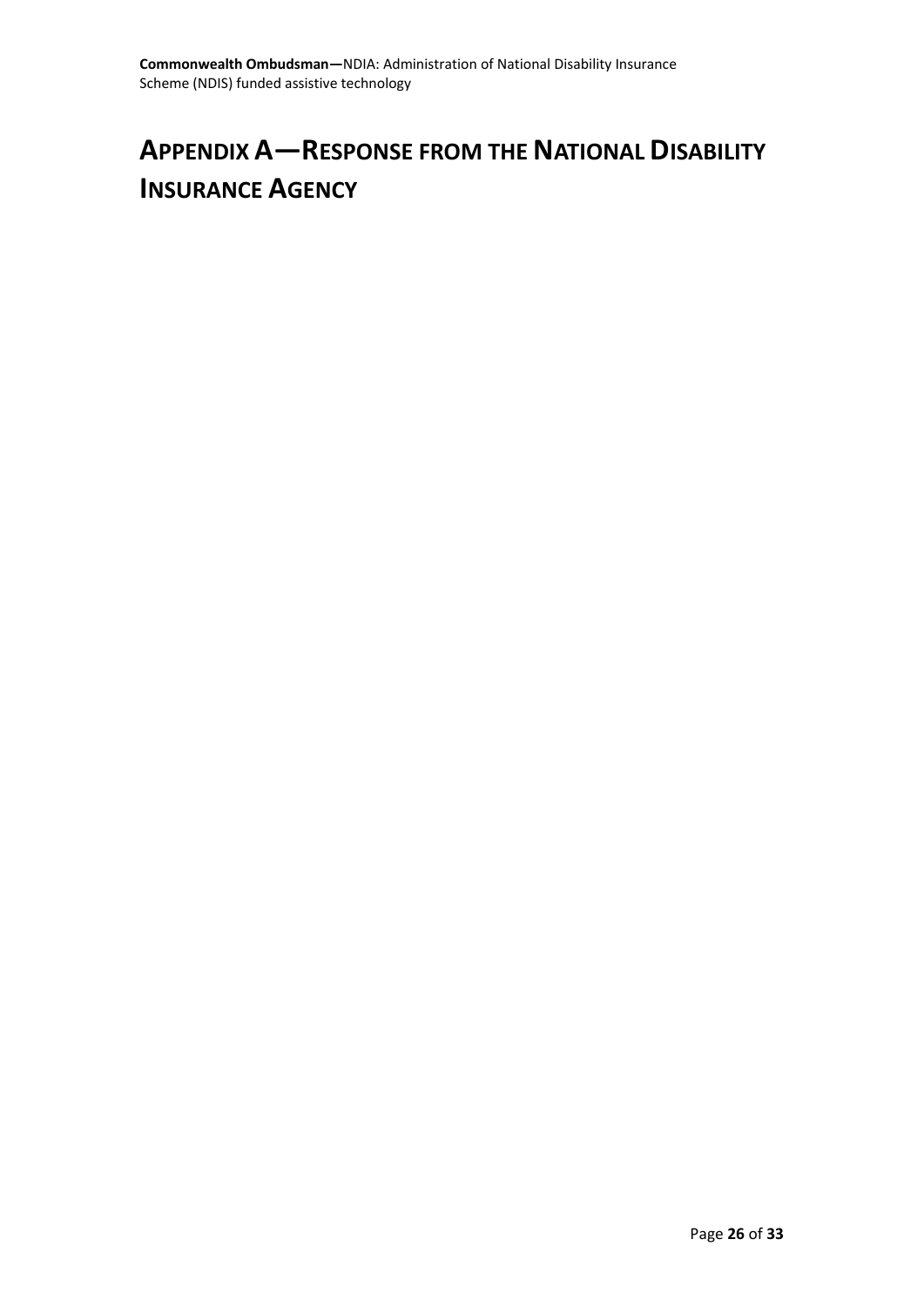

 GPO Box 700 Canberra ACT 2601 1800 800 110

ndis.gov.au

Mr Michael Manthorpe PSM Commonwealth Ombudsman

Mr Manthorpe

Thank you for your email of 5 June 2020 about the National Disability Insurance Agency's (NDIA) handling of Assistive Technology requests.

The NDIA appreciates the opportunity to review and provide a formal response to the report in advance of publishing. A copy of the reviewed report complete with tracked changes requested by the NDIA and responses to the recommendations is provided at Attachment A.

The NDIA takes very seriously the feedback provided by the Office of the Commonwealth Ombudsman and values its contribution to the continuing improvement of the services delivered to potential participants, participants and their support networks.

Our response and our commitment to the recommendations to can be found at Attachment B.

Thank you again for bringing your concerns to my attention and providing the NDIA with valuable feedback to improve the standard of services delivered by the Agency.

In the meantime if you have any questions or concerns please feel free to contact Brett Bennett, General Manager Participant Experience Design Division at brett.bennett@ndis.gov.au.

Yours sincerely

**Martin Hoffman**  Chief Executive Officer National Disability Insurance Agency

25 June 2020

Delivered by the National Disability Insurance Agency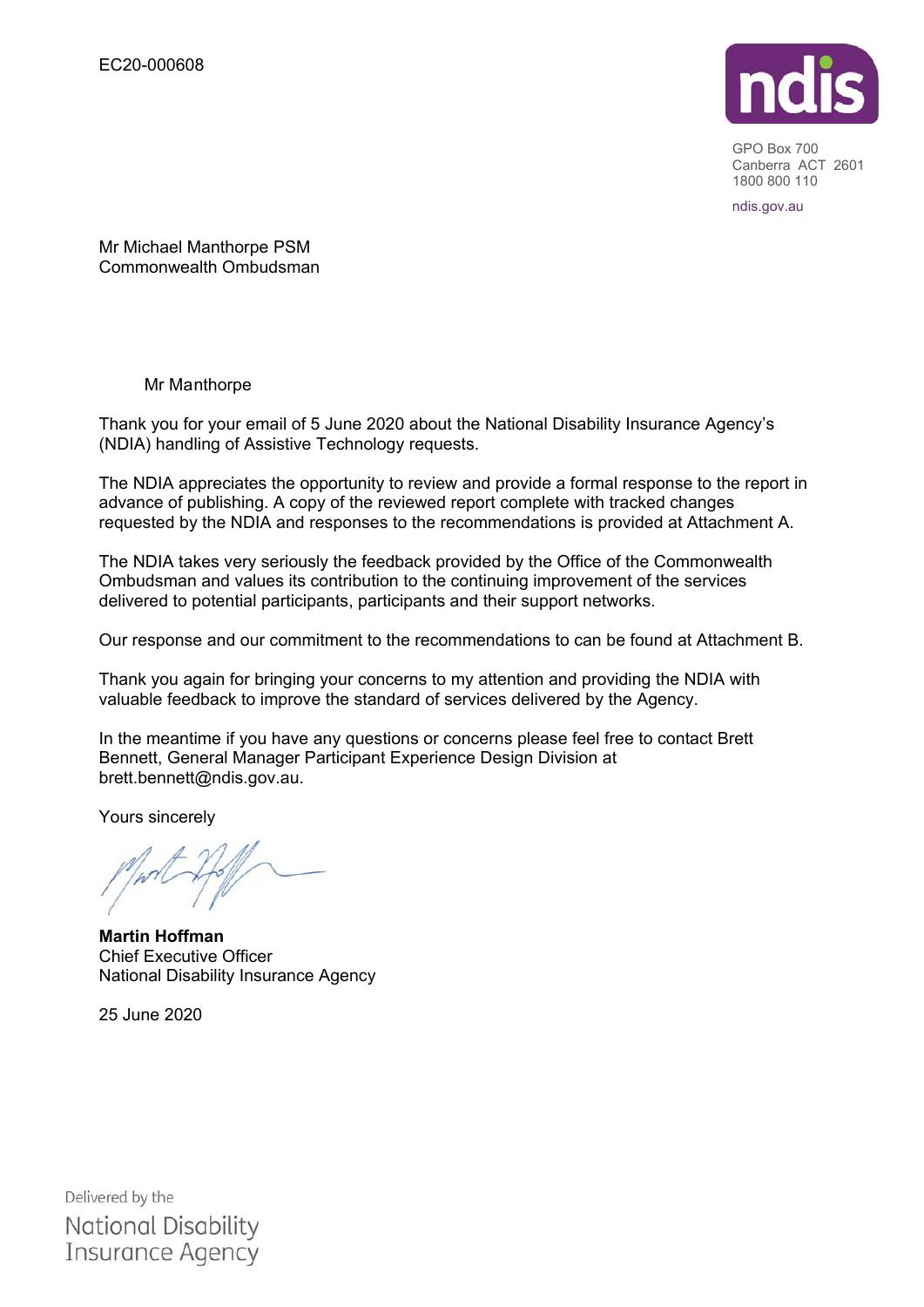# **Attachment B—NDIA RESPONSE TO RECOMMENDATIONS**

| <b>Recommendation 1</b>                                                                                                                                                                                            | Agree | <b>Recommendation 1 a)</b>                                                                                                                                                                                                                                                                                                                                                                                             |
|--------------------------------------------------------------------------------------------------------------------------------------------------------------------------------------------------------------------|-------|------------------------------------------------------------------------------------------------------------------------------------------------------------------------------------------------------------------------------------------------------------------------------------------------------------------------------------------------------------------------------------------------------------------------|
| The NDIA implement an internal end-to-end<br>process for handling and assessing assistive<br>technology requests. The process should:<br>a) be clearly documented in staff                                         |       | The NDIA is updating its suite of Standard Operational Procedures (SOPS) which will be released in June 2020<br>outlining the current end to end Assistive Technology (AT) process. This will also be supported by the development of<br>a new Assistive Technology Operational Guideline (OG) developed as part of an OG Refresh project expected to be<br>released in Q1 FY21.                                       |
| procedure(s) for example, standard<br>operating procedures or other guidance<br>documents<br>be consistent with information the NDIA<br>b)<br>makes publicly available about assistive<br>technology requests, and |       | <b>Recommendation 1 b)</b><br>The OG Refresh project will result in the publication of all Operational Guidelines externally including AT which will be<br>part of the first release. This will see both NDIA decision makers and participants have the same information about<br>how the NDIA makes decisions about funding AT supports as part of the NDIA's approach to improve transparency in<br>decision making. |
| include a quality assurance step to<br>c)<br>monitor compliance with policies and to<br>identify any gaps in staff training.                                                                                       |       | Recommendation 1 c)<br>A quality assurance step will be developed in the pre plan approval stage (in the Agency's Planning Assurance Team)<br>and post approval in targeted Quality audits. It is expected that this will be implemented by December 2020.                                                                                                                                                             |
| <b>Recommendation 2</b>                                                                                                                                                                                            | Agree | The NDIA is embarking on a new Customer Record Management (CRM) system build where the scope includes<br>recommendation 2 and will be built over the next two years. Recommendation 2a and 2b have been implemented                                                                                                                                                                                                    |
| The NDIA implement a single national<br>participant (or client) records management                                                                                                                                 |       | and the new CRM system will bring further improvements.                                                                                                                                                                                                                                                                                                                                                                |
| system that allows staff to store, manage and<br>retrieve all information relating to individual                                                                                                                   |       | <b>Recommendation 2 a)</b>                                                                                                                                                                                                                                                                                                                                                                                             |
| participants, including information about<br>current plans, approved supports, scheduled<br>plan reviews and any contacts the participant                                                                          |       | The NDIA has developed and implemented a new process following the investigation where incoming<br>communications are routed to a single source - the National Call Centre and documented in the CRM.                                                                                                                                                                                                                  |
| has made with the agency.                                                                                                                                                                                          |       | <b>Recommendation 2b)</b>                                                                                                                                                                                                                                                                                                                                                                                              |
| Noting there are frequently long lead times for<br>implementing IT solutions, we recommend<br>that in the meantime, the NDIA:                                                                                      |       | The NDIA can confirm all regional AT email inboxes have been closed. The National Contact Centre is the central<br>channel for consolidating all incoming communication with participants.                                                                                                                                                                                                                             |
| establish and resource a central<br>a)<br>coordination process to efficiently identify<br>and consolidate incoming                                                                                                 |       |                                                                                                                                                                                                                                                                                                                                                                                                                        |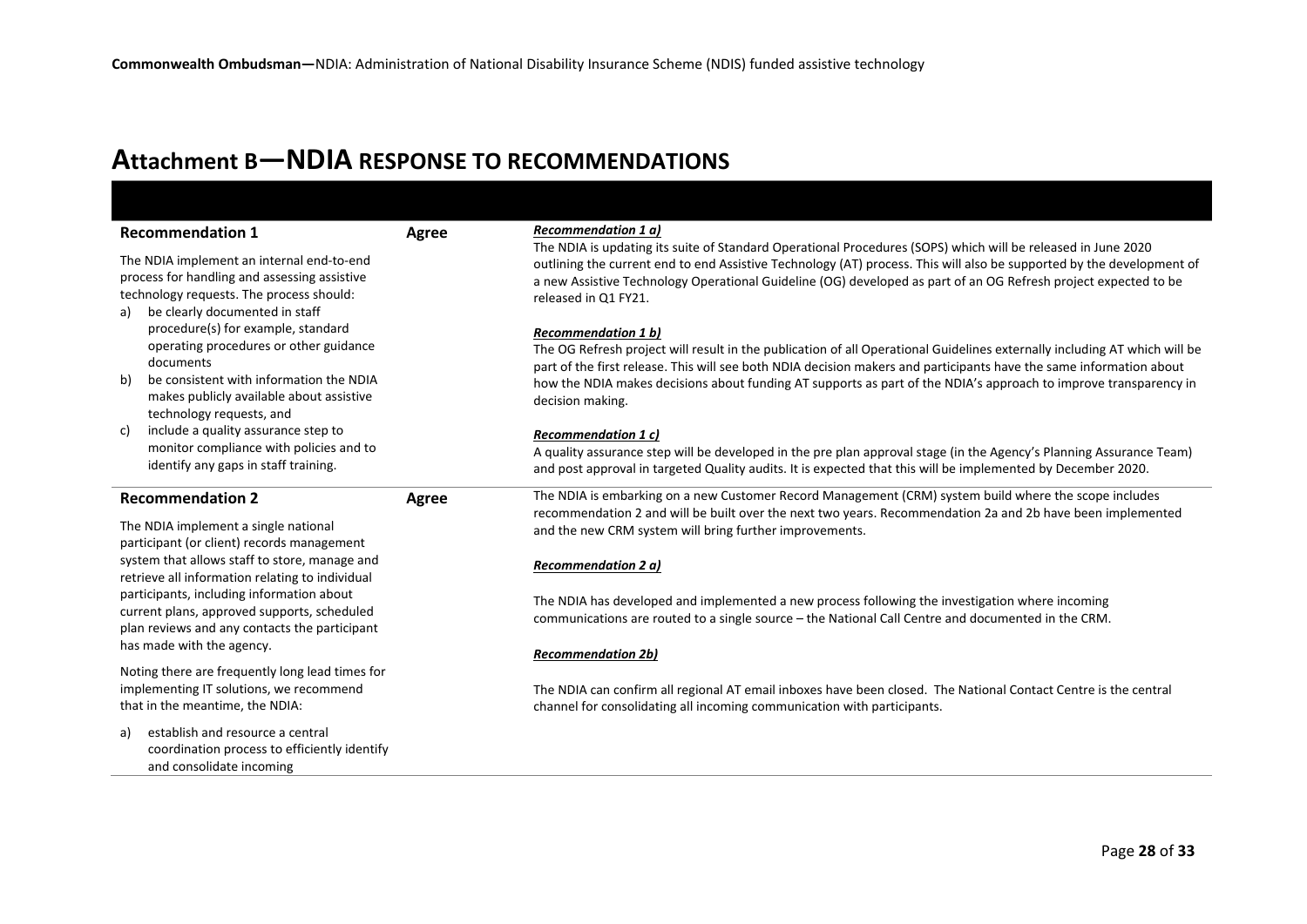| b)       | communications received from various<br>channels into a central client record<br>location, and<br>close and consolidate its regional email<br>inboxes into a central inbox                                                                                                                          |       |                                                                                                                                                                                                                                                                                                                                                  |
|----------|-----------------------------------------------------------------------------------------------------------------------------------------------------------------------------------------------------------------------------------------------------------------------------------------------------|-------|--------------------------------------------------------------------------------------------------------------------------------------------------------------------------------------------------------------------------------------------------------------------------------------------------------------------------------------------------|
|          | <b>Recommendation 3</b>                                                                                                                                                                                                                                                                             | Agree | <b>Recommendation 3 a)</b>                                                                                                                                                                                                                                                                                                                       |
|          | The NDIA ensure requests for assistive<br>technology are not missed if staff are on leave<br>or have left the NDIA by:                                                                                                                                                                              |       | The new CRM system will have full workflow management capability and full visibility for the Participant and the<br>Agency with real time status of all AT requests.                                                                                                                                                                             |
|          |                                                                                                                                                                                                                                                                                                     |       | <b>Recommendation 3 b)</b>                                                                                                                                                                                                                                                                                                                       |
| a)<br>b) | including a workload management<br>function in its new participant records<br>management system (see<br>recommendation 2), and<br>implementing a workload management<br>process to proactively reallocate or<br>reassign work in real time, depending on<br>the availability and caseloads of staff |       | Workload allocation is currently manually performed through a combination of reporting and reallocation of work for<br>AT requests that are approaching the SLA timeframes.                                                                                                                                                                      |
|          | <b>Recommendation 4</b>                                                                                                                                                                                                                                                                             | Agree | The NDIA is currently scoping requirements for a new knowledge management system for the housing and publishing                                                                                                                                                                                                                                  |
|          | To improve consistency and accuracy, the NDIA<br>implement a fit for purpose knowledge<br>management system to support staff to easily                                                                                                                                                              |       | of guidance documentation. Detailed user needs and requirements are currently in development, with a key element<br>to ensure integration with the new CRM and the Agency's future digital strategy.                                                                                                                                             |
|          | access guidance and procedures in a central<br>location.                                                                                                                                                                                                                                            |       | Existing guidance material by way of Standard Operating Procedures have been refreshed and will be released in July.<br>These have improved readability, navigation, consistency and clarity for frontline users.                                                                                                                                |
|          | In the meantime, the NDIA should improve<br>navigability of existing guidance<br>documentation, for example by improving<br>length, clarity and narrative coherence of<br>available guidance, and reducing links to<br>separate documents and guidance.                                             |       | In addition a new Operational Guideline on AT will be released in Q1 FY21 also with improved readability, navigation,<br>findability, transparency and written with a participant centred approach.                                                                                                                                              |
|          | <b>Recommendation 5</b>                                                                                                                                                                                                                                                                             | Agree | The NDIA is currently establishing a panel of service providers to undertake independent functional capacity<br>assessments on behalf of the Agency. These assessments will help to inform access and plan budget decisions,<br>commencing in the 2020/21 year. It is intended that an Assistive Technology support needs assessment be added to |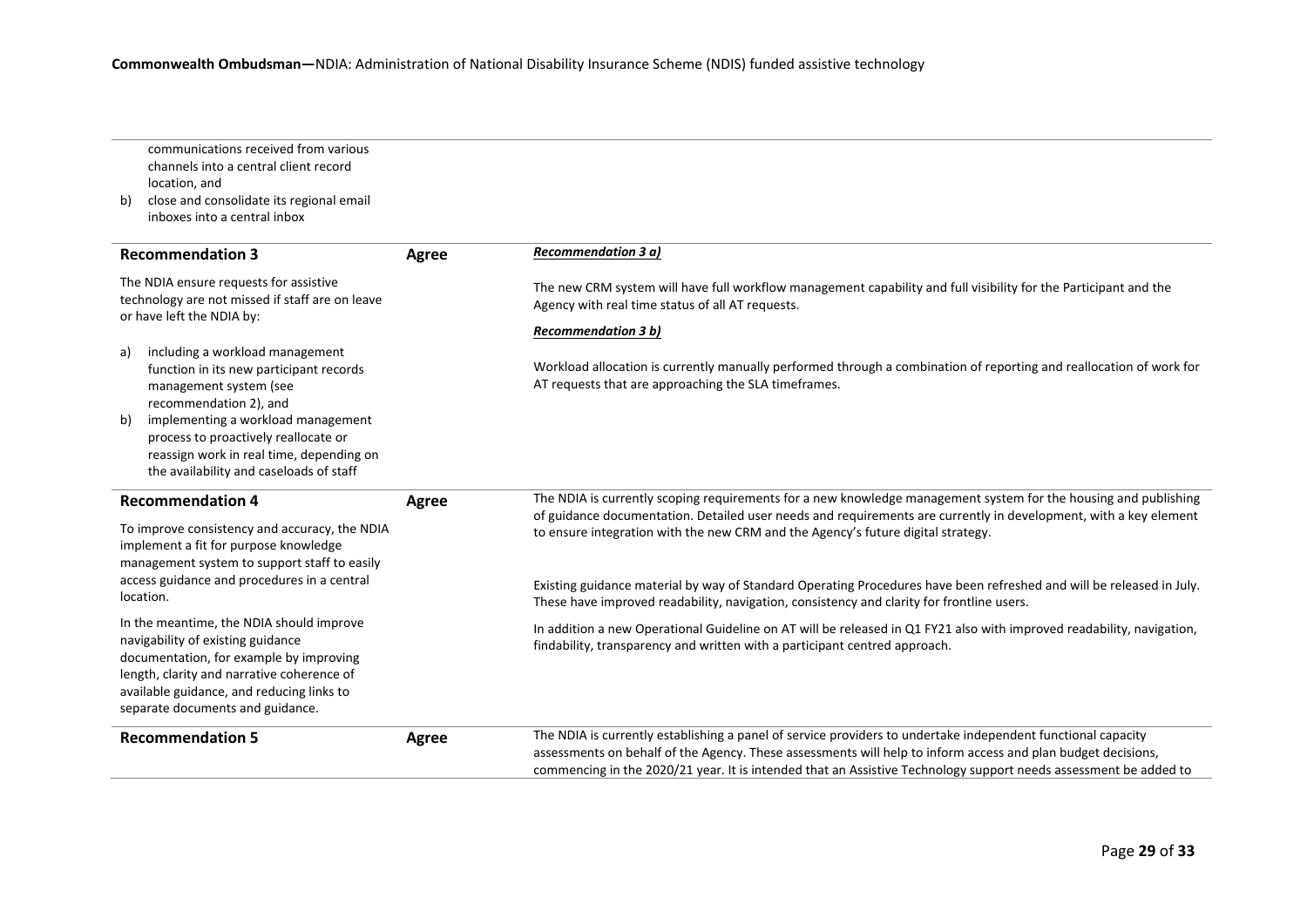| The NDIA, informed by the evaluation of the<br>specialised services assessment panel pilot,<br>implement a process to assist participants to                                                                                                                                                                                                                                                                                                                     |                 | the scope of the independent assessment arrangements in a second phase, however the timing of this phase has not<br>been determined as the COVID-19 pandemic has delayed the initial implementation of the independent assessments.                                                                                                                                                                                                                                                                                      |
|------------------------------------------------------------------------------------------------------------------------------------------------------------------------------------------------------------------------------------------------------------------------------------------------------------------------------------------------------------------------------------------------------------------------------------------------------------------|-----------------|--------------------------------------------------------------------------------------------------------------------------------------------------------------------------------------------------------------------------------------------------------------------------------------------------------------------------------------------------------------------------------------------------------------------------------------------------------------------------------------------------------------------------|
| identify assistive technology supports at<br>preplanning, to ensure their inclusion in plans<br>at the earliest opportunity. The NDIA should<br>update staff guidance and procedures to<br>reflect the new process and provide<br>information about the process to participants,<br>for example, in the Participant booklet and/or<br>on the website.                                                                                                            |                 | The NDIA will also update guidance and procedures through the Operational Guideline project and will publish all<br>Operational Guideline's externally including Assistive Technology which will be part of the first release.                                                                                                                                                                                                                                                                                           |
| <b>Recommendation 6</b>                                                                                                                                                                                                                                                                                                                                                                                                                                          | Agree           | The NDIA supports this recommendation and is in the process of developing new Operating Guideline that will be<br>published externally and will include the process and expectations around Assistive Technology (AT). Information is                                                                                                                                                                                                                                                                                    |
| To help participants gather and prepare<br>information for their planning meeting, the<br>NDIA should provide clear information about<br>the assessment and/or quote requirements for<br>commonly requested assistive technology<br>supports. This information could be included in<br>the Participant booklets or on the assistive<br>technology page for participants on the NDIA's<br>website, with a reference to the website in the<br>Participant booklet. |                 | included about the types of evidence which may be required to support AT requests as well as the requirements for<br>quotes for AT items. This will be published in Q1 FY21 and will be published to the NDIA website.                                                                                                                                                                                                                                                                                                   |
| <b>Recommendation 7</b><br>The NDIA amend its assistive technology and                                                                                                                                                                                                                                                                                                                                                                                           | <b>Disagree</b> | The NDIA believes that delaying the approval of a plan has broader impacts on the delivery of a participants supports<br>in that plan. While this may provide motivation for the participant to complete relevant AT requirements the NDIA                                                                                                                                                                                                                                                                               |
| plan approval processes, to include a step at<br>the conclusion of the planning meeting to<br>invite participants to provide any<br>outstanding/additional documents to support<br>their assistive technology request, within a<br>specified timeframe, prior to approving the<br>plan.                                                                                                                                                                          |                 | does not feel this is appropriate improvement to the participant experience.<br>During the COVID-19 pandemic the NDIA introduced greater flexibility in plan reviews and making changes to plans.<br>This has proven to be a valuable improvement to the Participant experience that the NDIA is looking to maintain. The<br>benefit has been far greater responsiveness from the NDIA to make minor amendments to a plan, including post plan<br>approval AT changes that meet the "Reasonable and Necessary" criteria. |
| <b>Recommendation 8</b>                                                                                                                                                                                                                                                                                                                                                                                                                                          | Agree           | The NDIA supports this recommendation and is in the process of developing new Operating Guideline (OG) that will<br>now include further detail on the process of having AT included in their plan.                                                                                                                                                                                                                                                                                                                       |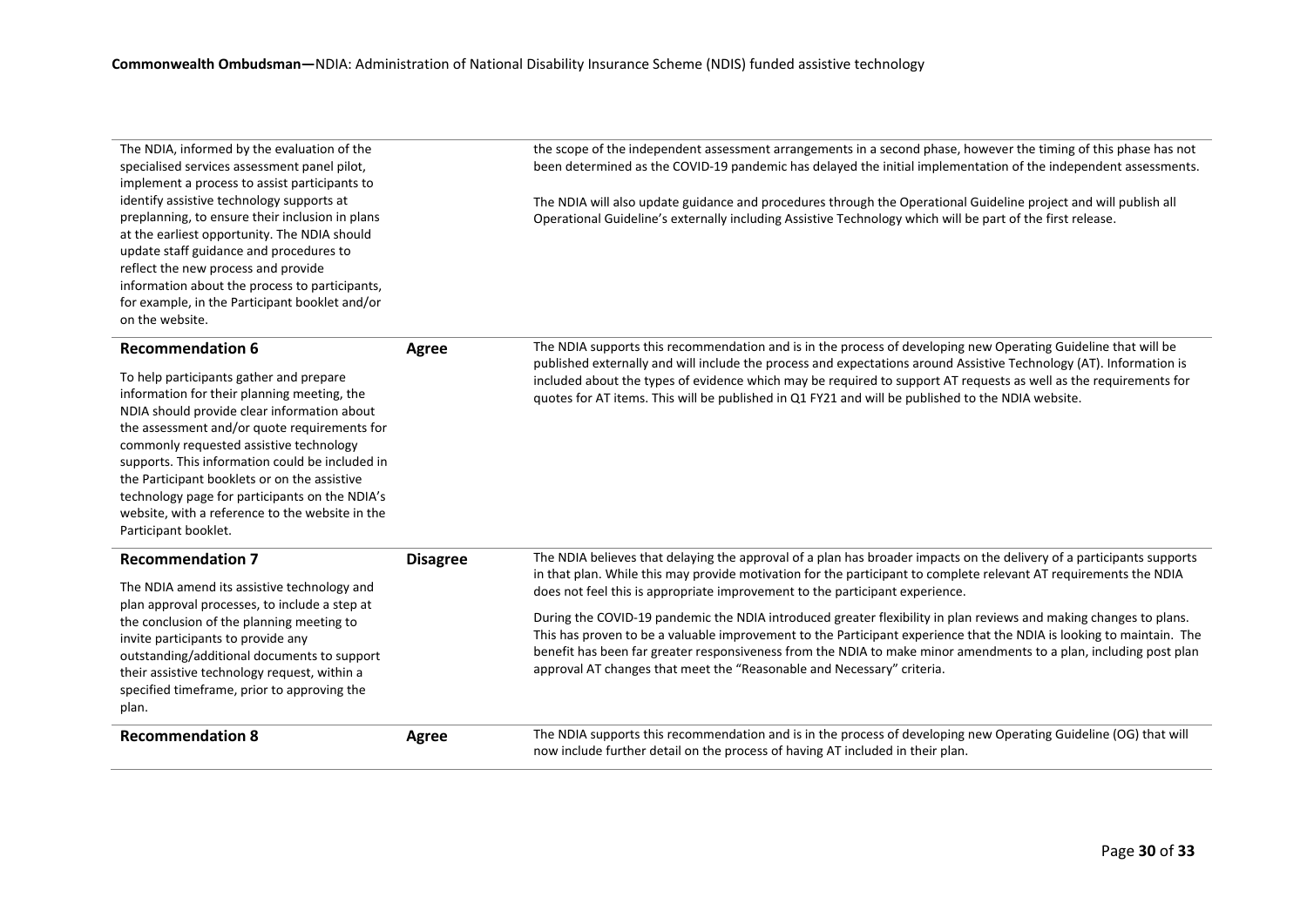| The NDIA should explain to participants the<br>process for having assistive technology<br>included in their plan, either at the planning<br>meeting or at plan implementation, if a<br>participant is unable to provide the<br>information required to support an assistive<br>technology request before the plan is<br>approved.<br>This requirement should be supported by:<br>clear instructions in the NDIA's guidance<br>a)<br>to staff about the need to provide<br>participants with information about the<br>assistive technology approval process, and |       | Recommendation 8 a)<br>We will provide clear instructions in the NDIA's guidance to staff about the need to provide Participants with<br>information about the assistive technology approval process through the suite of Standard Operational Procedures<br>(SOPs) and through the new OG.<br><b>Recommendation 8 b)</b><br>We will provide written information for participants about the assistive technology process (e.g. in the form of a fact<br>sheet) and details on the website and detailed in the Operational Guidelines which will outline how we make<br>decisions about funding AT supports. This will be published in Q1 FY21. |
|-----------------------------------------------------------------------------------------------------------------------------------------------------------------------------------------------------------------------------------------------------------------------------------------------------------------------------------------------------------------------------------------------------------------------------------------------------------------------------------------------------------------------------------------------------------------|-------|------------------------------------------------------------------------------------------------------------------------------------------------------------------------------------------------------------------------------------------------------------------------------------------------------------------------------------------------------------------------------------------------------------------------------------------------------------------------------------------------------------------------------------------------------------------------------------------------------------------------------------------------|
| written information for participants about<br>b)<br>the assistive technology process, e.g. in<br>the form of a fact sheet, update to the<br>Participant booklet and/or on the<br>website.                                                                                                                                                                                                                                                                                                                                                                       |       |                                                                                                                                                                                                                                                                                                                                                                                                                                                                                                                                                                                                                                                |
| <b>Recommendation 9</b>                                                                                                                                                                                                                                                                                                                                                                                                                                                                                                                                         | Agree | <b>Recommendation 9 a)</b>                                                                                                                                                                                                                                                                                                                                                                                                                                                                                                                                                                                                                     |
| The NDIA provide information to support staff<br>to explain to participants:                                                                                                                                                                                                                                                                                                                                                                                                                                                                                    |       | The Tune review has changes proposed (s47) that are aligned to the intent of this recommendation. The NDIA agrees                                                                                                                                                                                                                                                                                                                                                                                                                                                                                                                              |
|                                                                                                                                                                                                                                                                                                                                                                                                                                                                                                                                                                 |       | with the recommendation, noting that we are constrained by the implementation of the Tune Review legislation                                                                                                                                                                                                                                                                                                                                                                                                                                                                                                                                   |
| that where a plan is in place, a<br>a)<br>subsequent decision not to include<br>requested supports in the plan is a<br>reviewable decision, and                                                                                                                                                                                                                                                                                                                                                                                                                 |       | changes that have been delayed due to the COVID-19 pandemic.<br>The future state legislation change will allow the NDIA to review a plan and make a decision on a single support, with<br>the Participant having subsequent review rights to that specific decision.                                                                                                                                                                                                                                                                                                                                                                           |
| the steps to take if a participant disagrees<br>b)<br>with that decision, including advising<br>participants of their review rights and                                                                                                                                                                                                                                                                                                                                                                                                                         |       | <b>Recommendation 9 b)</b>                                                                                                                                                                                                                                                                                                                                                                                                                                                                                                                                                                                                                     |
| sending a written notice confirming the<br>decision and their review rights                                                                                                                                                                                                                                                                                                                                                                                                                                                                                     |       | This process is already in place and will be further updated as part of the Agency's Operational Guideline (OG) Refresh<br>Project, with an updated OG on Reviewing your plan which outlines the steps required to seek a review, review rights,<br>process and expectations.                                                                                                                                                                                                                                                                                                                                                                  |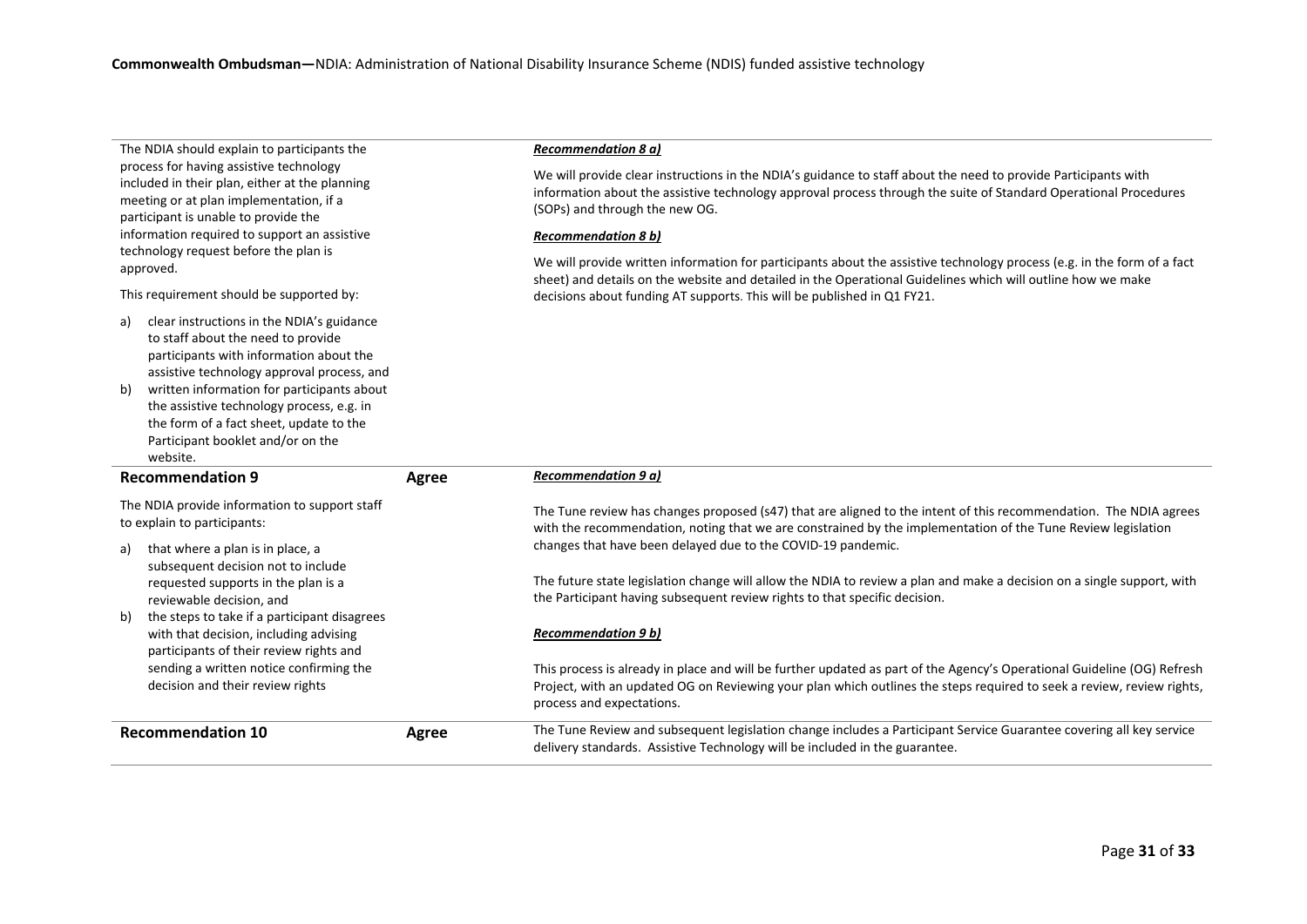| The NDIA publish on its website its service<br>standards for responding to assistive<br>technology requests.                                                                                                                                                                                                                                                                       |                 | In addition, the OG project will externally release the service standards for AT in the documentation that will be<br>provided externally and will occur in Q1 FY21.                                                                                                                                                                                                                                                                                                                                                                                                                                                                                                                                                                                                                                                                                                                                                                                                                                                                                                                                                                                                                           |
|------------------------------------------------------------------------------------------------------------------------------------------------------------------------------------------------------------------------------------------------------------------------------------------------------------------------------------------------------------------------------------|-----------------|------------------------------------------------------------------------------------------------------------------------------------------------------------------------------------------------------------------------------------------------------------------------------------------------------------------------------------------------------------------------------------------------------------------------------------------------------------------------------------------------------------------------------------------------------------------------------------------------------------------------------------------------------------------------------------------------------------------------------------------------------------------------------------------------------------------------------------------------------------------------------------------------------------------------------------------------------------------------------------------------------------------------------------------------------------------------------------------------------------------------------------------------------------------------------------------------|
| <b>Recommendation 11</b><br>The NDIA should amend its assistive<br>technology processes, to require staff to<br>acknowledge receipt of complex assistive<br>technology requests within 10 working days.<br>The acknowledgement should let the<br>participant know whether any further<br>information is required.                                                                  | <b>Disagree</b> | The NDIA has implemented an acknowledgement receipt with the new process routing incoming communications to<br>the National Contact Centre. This meets the first element of the recommendation.<br>The second element of the recommendation refers to confirming that no further information is required to progress<br>the decision. In order to achieve this, the NDIA would need to conduct a significant quality check of the<br>documentation within the 10 day timeframe. The NDIA recognises the value in the recommendation but feel this<br>would essentially give effect to a 10 day turnaround for approving complex AT, which is not supported. The NDIA will<br>endeavour to explore capability in its new CRM to quickly assess Assistive Technology with a simpler process for<br>requesting complex and non-standard items.                                                                                                                                                                                                                                                                                                                                                    |
| <b>Recommendation 12</b>                                                                                                                                                                                                                                                                                                                                                           | Agree           | Recommendation 12 a)                                                                                                                                                                                                                                                                                                                                                                                                                                                                                                                                                                                                                                                                                                                                                                                                                                                                                                                                                                                                                                                                                                                                                                           |
| The NDIA develop guidance for complaint<br>handling and frontline staff to respond to<br>assistive technology enquiries by:<br>providing participants with the status and<br>a)<br>timeframe of a request, and<br>escalating the participant's request if it<br>b)<br>meets the circumstances outlined in the<br>NDIA's internal prioritisation matrix for<br>triaging complaints. |                 | Some staff guidance material is currently available for frontline staff and includes some scripting for staff when<br>discussing requests for assistive technology. Complaint Handling staff also have existing timeframes and processes<br>for handling assistive technology complaints. It is anticipated with the introduction of the Participant Service<br>Guarantee further clarity will be provided for providing participants with the expected timeframes for requests.<br>Further work will be undertaken to clarify guidance material for both complaints handling and frontline staff to<br>communicate status and timeframe expectations for assistive technology enquiries and it is expected that this will be<br>available by 31 December 2020.<br><b>Recommendation 12 b)</b><br>Complaints handling staff currently use the prioritisation matrix to triage all complaints including complaints about<br>assistive technology to support escalation of the request if it meets the relevant risk criteria. The use of the<br>prioritisation matrix for triaging enquiries by frontline staff will be reviewed and an escalation process put in place by<br>31 December 2020. |
| <b>Recommendation 13</b><br>The NDIA should implement an ongoing and<br>regular process to analyse assistive technology<br>complaints and use the data collected to<br>inform improvements to its administrative                                                                                                                                                                   | Agree           | The NDIA implemented a system enhancement for complaints in October 2019 enabling complaints to be categorised<br>at three levels including identifying complaints about assistive technology. Monthly reporting on more detailed<br>complaint themes is now in place including Ministerial complaints and complaints referred or investigated by the<br>Office of the Commonwealth Ombudsman. The Complaints Team will establish monthly meetings with the Assistive<br>Technology team and provide monthly reporting on complaint volumes and themes regarding assistive                                                                                                                                                                                                                                                                                                                                                                                                                                                                                                                                                                                                                     |